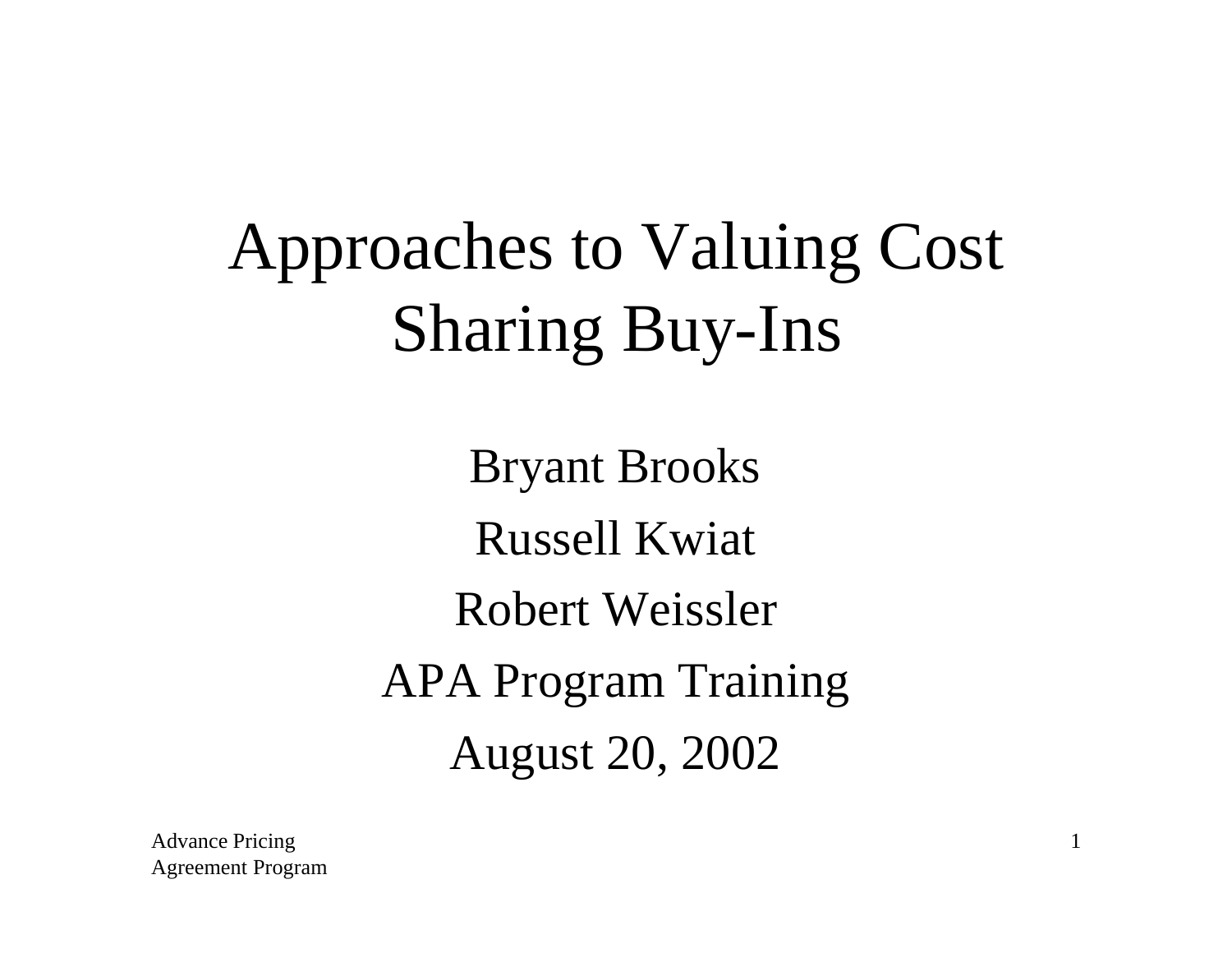# Buy-Ins: Introduction

- Buy-in payments are often associated with a cost sharing arrangement (CSA) transaction. See § 1.482-7 for regulations regarding cost sharing arrangements between related parties.
- Participants should receive arm's length compensation (a "buy-in") for "pre-existing" intangibles that are contributed to a CSA.
- The buy-in should be treated as an intercompany transfer of intangible property and valued according to  $\S 1.482-7(g)(2)$ .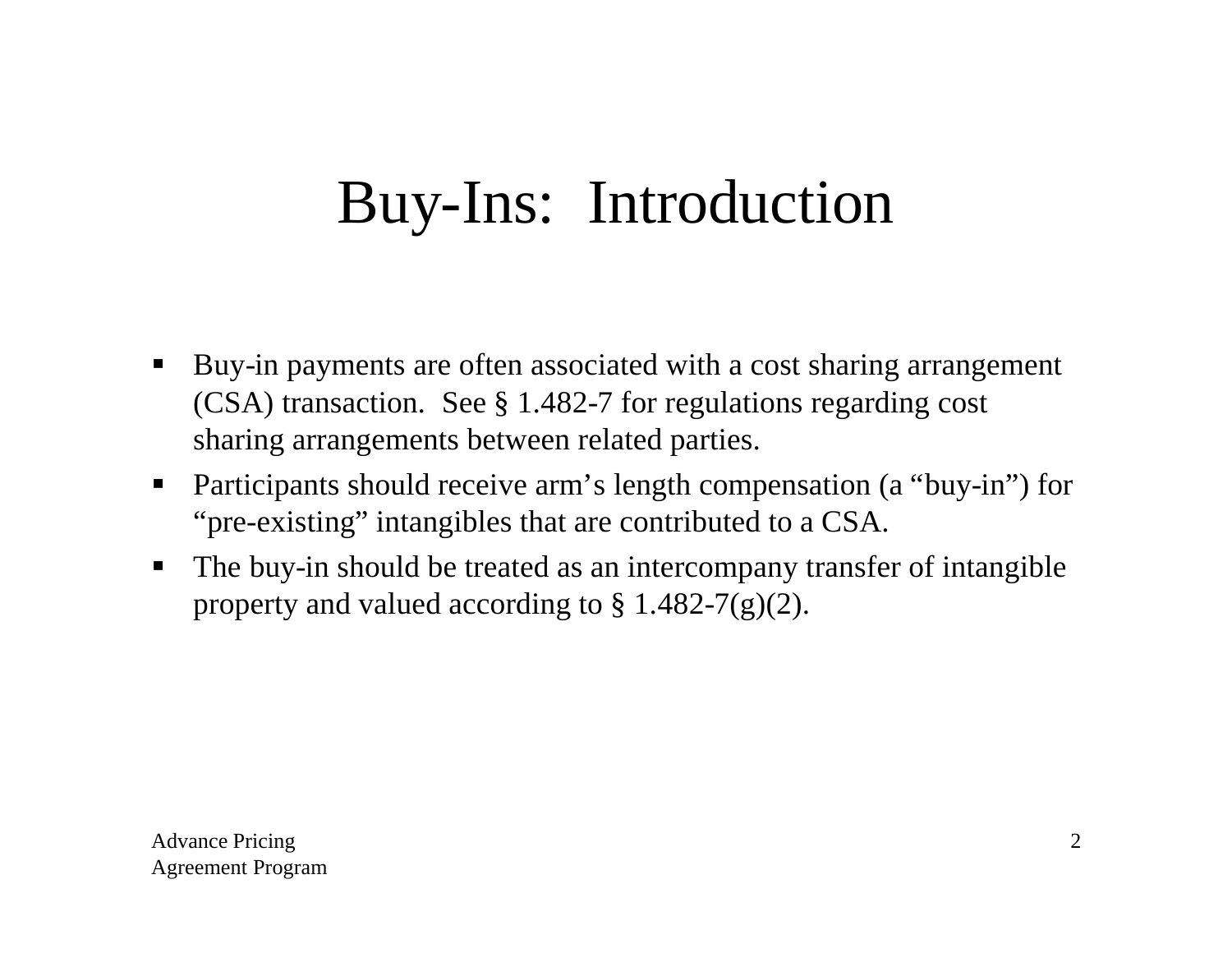- Isolating the Value of the Pre-Existing Intangibles
	- How do you draw the line between pre-existing intangibles and the covered intangibles jointly developed by the participants?
	- This may be less of a problem with discrete forms of intangible property (pharmaceutical R&D), but it can be significant problem when intangible property has continuous qualities or when improvements are incremental (software, some electronics).
	- Pre-existing intangibles may reduce the cost of developing the covered intangibles. A core technology may enable the company to "stand on the shoulders of giants."
	- Pre-existing intangibles may also decrease the time needed to develop the covered intangibles. Being first, or early, to market may convey substantial benefits.
	- In general, pre-existing intangibles may allow resources to be redeployed to other uses.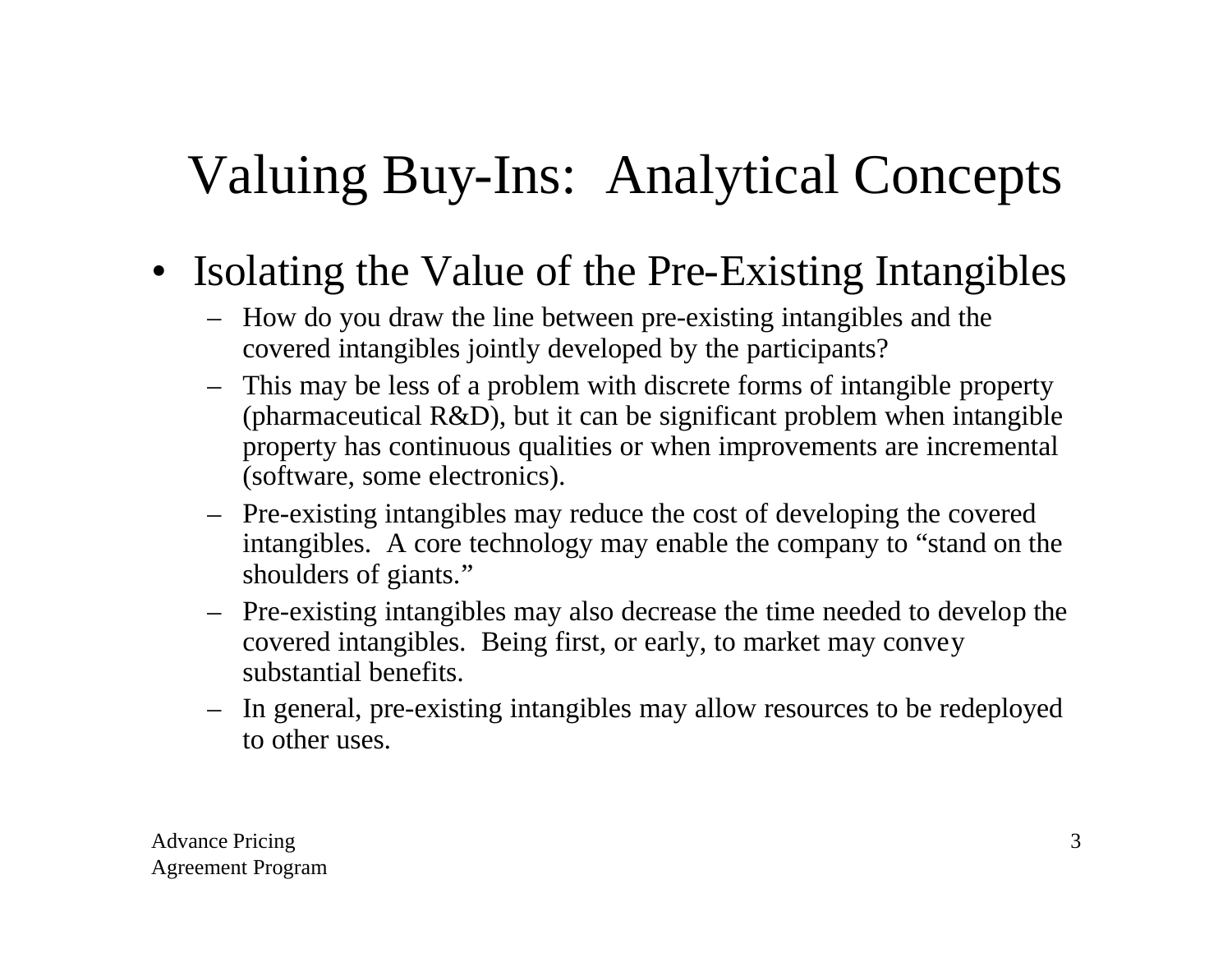- Nature of the Intangible
	- Revenue Enhancing vs. Cost Reducing
	- Discrete vs. Continuous Generations
- Cost Capitalization
	- Can be useful in determining a "stock" value of previous intangible expenditures.
	- The stock values can then be used as either a proxy asset value (see Capitalized Cost approach below) or as a means of splitting profits in a residual profit split model.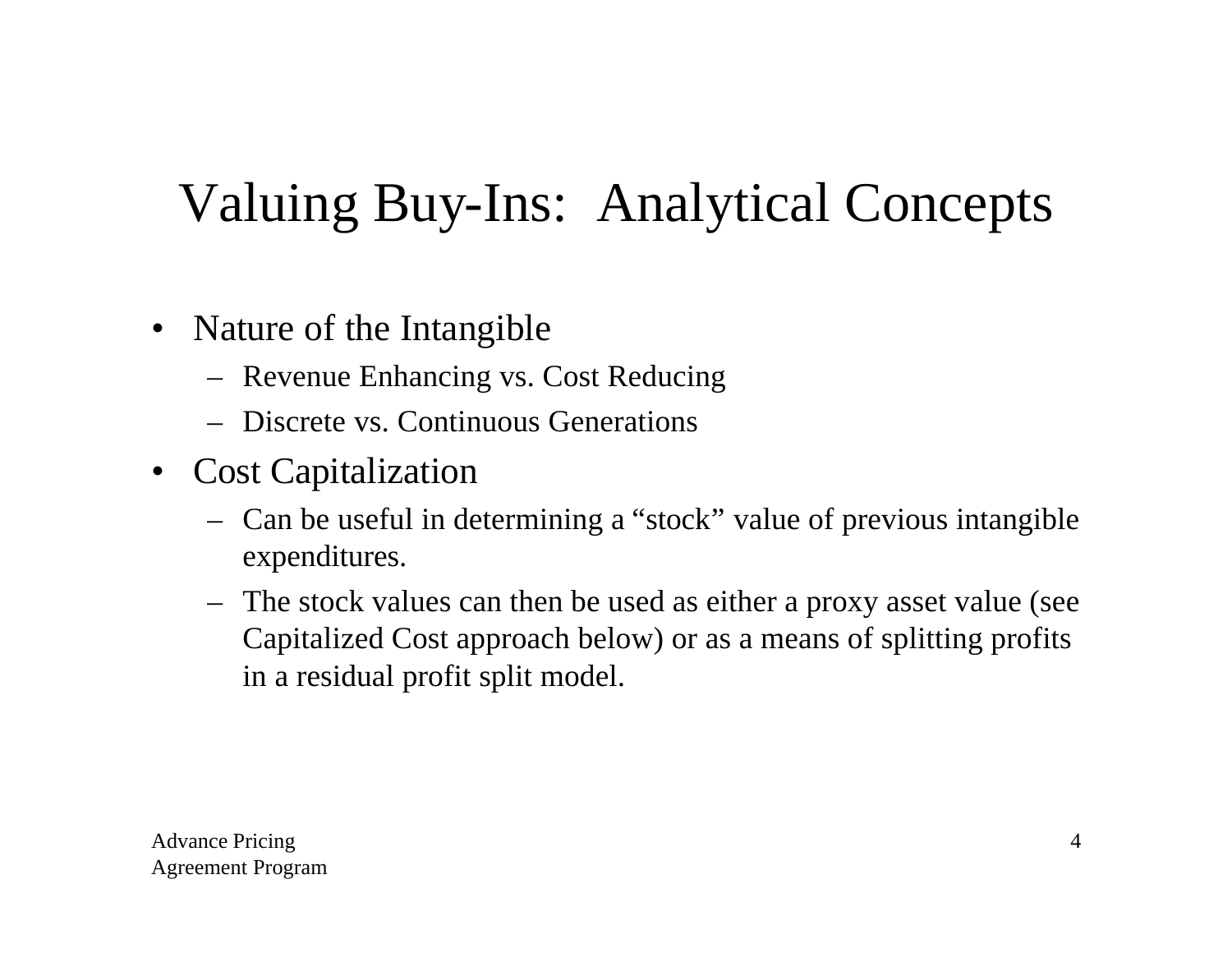- Useful Economic Life
	- The definition of useful economic life has been a topic of disagreement between the IRS and taxpayers.
	- A shorter useful economic life will result in a smaller total buy-in payment.
	- How long could the pre-existing intangibles generate intangible income with additional support?
	- Would the covered intangibles be possible without the pre-existing intangibles?
	- As covered intangibles are exploited (e.g. in products, production processes), to what extent are the pre-existing intangibles used?
	- If the useful economic life can be determined with some accuracy, it can help define the line between pre-existing and covered intangibles.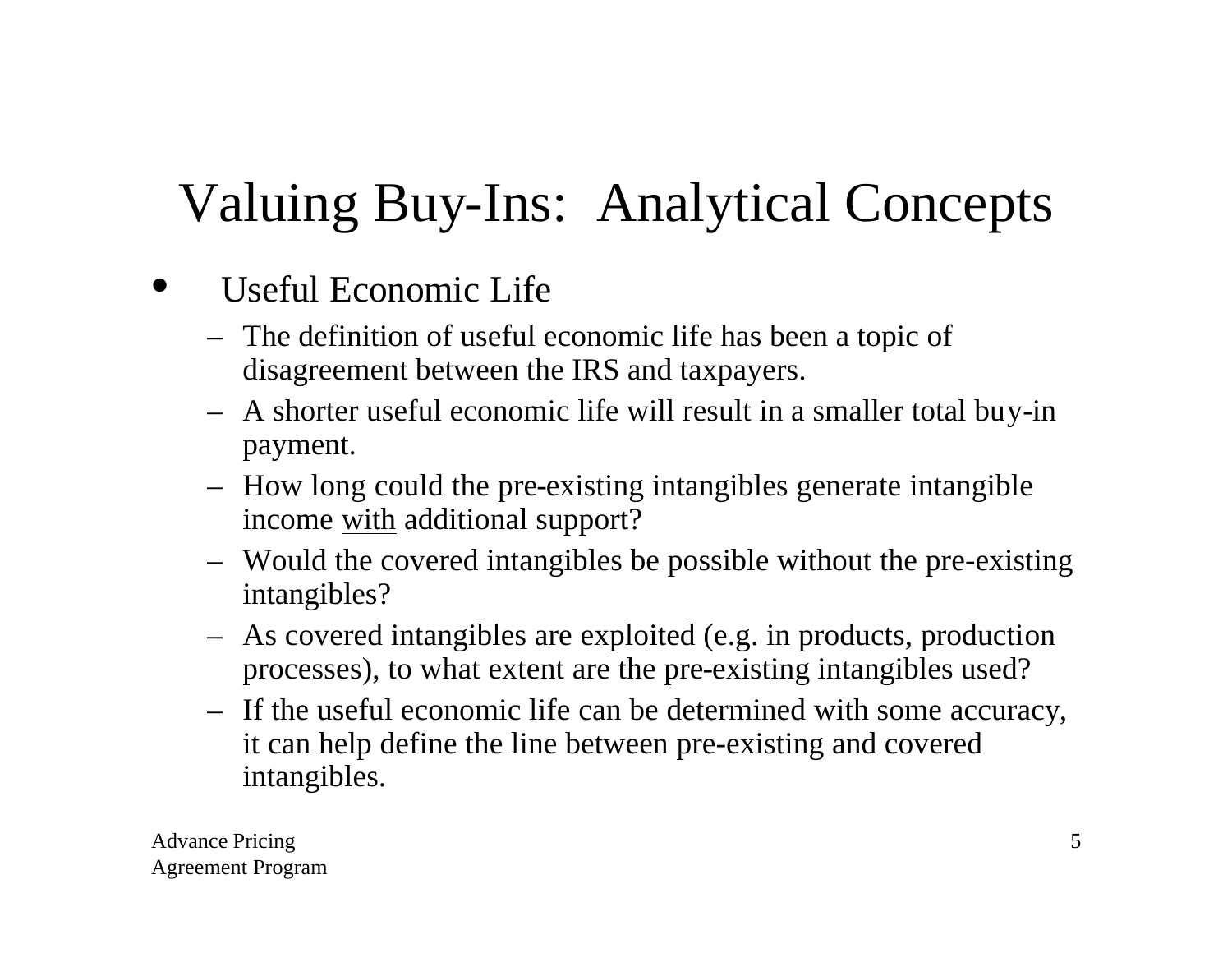- Form of Payment
	- Lump sum payment, installments based on lump sum with interest, or running royalty. Some valuation methods naturally produce a lump sum or royalties. It is possible to convert between forms. (See examples under Foregone Profits Method below.) (See FSA 200023014 regarding choice of forms.)
- Cost of Capital
	- Many of the buy-in valuation methods rely on present value calculations. Care must be taken in selecting an appropriate cost of capital.
	- Typical estimates include a firm-specific weighted average cost of capital, a company's hurdle rate if documented, an industry weighted cost of capital, a return on equity or debt, or rates from stock analysts' reports.

Advance Pricing Agreement Program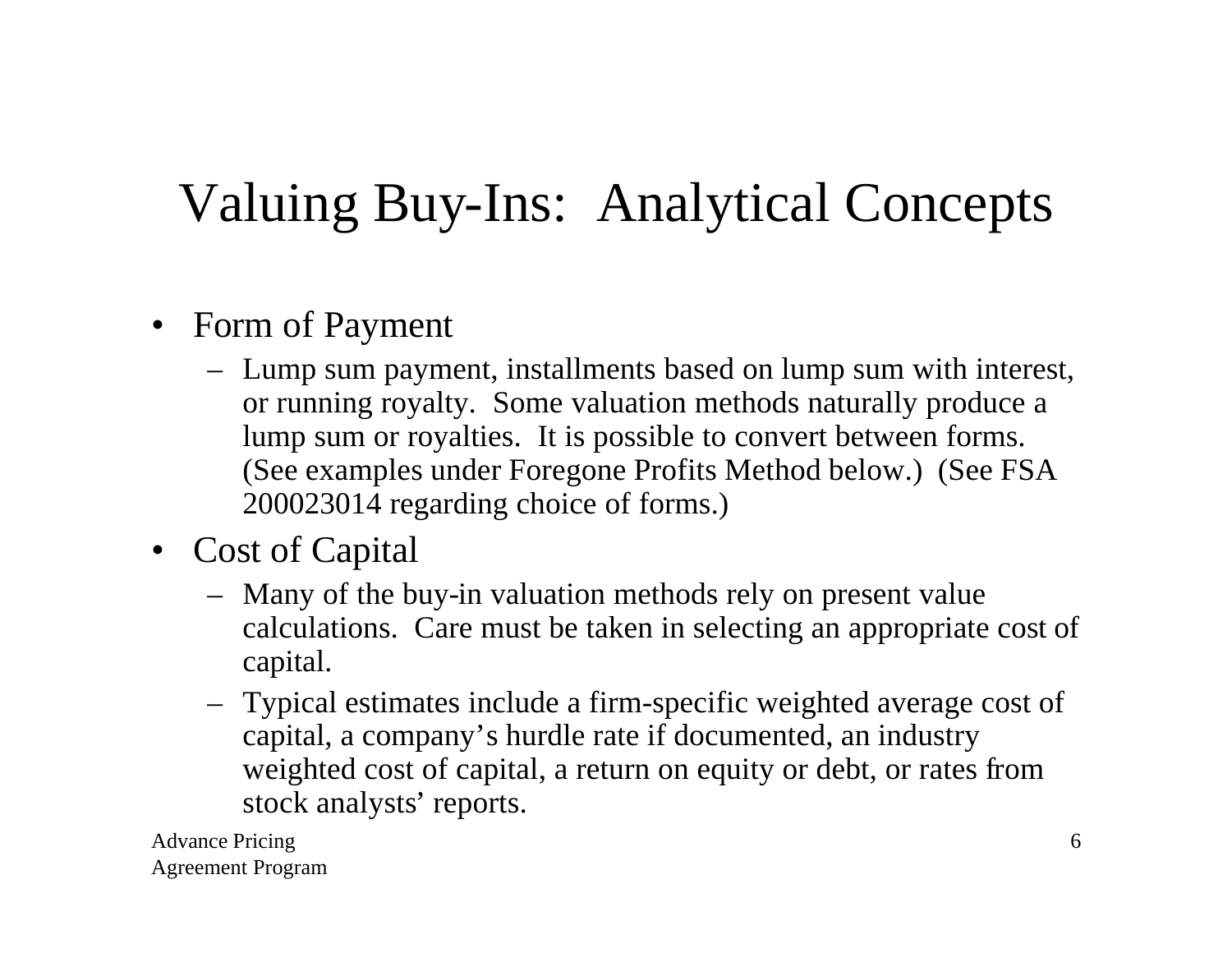- Cost of Capital (Continued)
	- Debt Rate
	- Equity Rate
		- Beta
			- Company's vs. Comparables'
			- Product Line vs. Whole Company
	- Equity Risk Premium
		- Time Period
		- Geometric vs. Arithmetic Averages
		- Survey Data
		- Other Methods (e.g., Supply Side and Demand Side)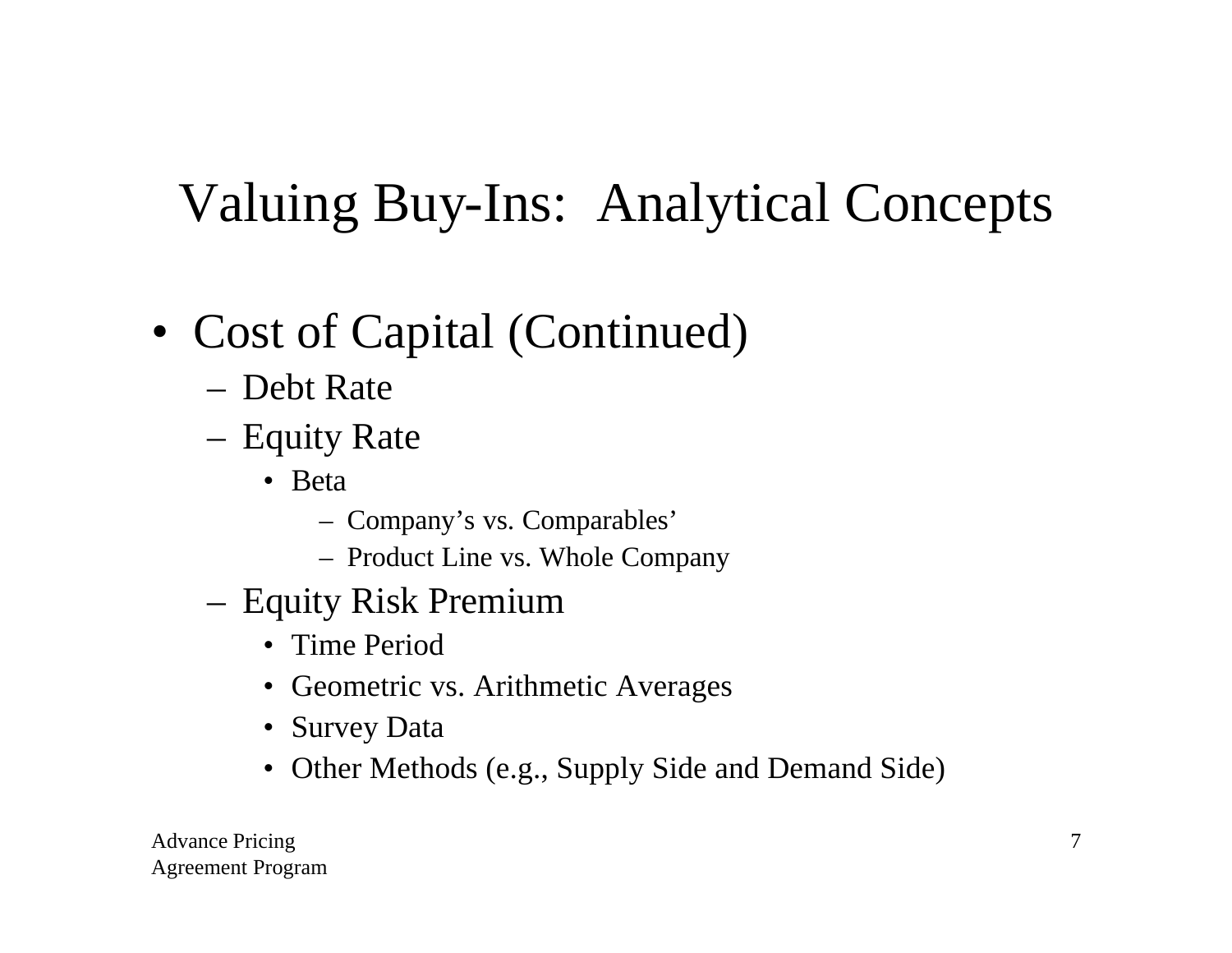- Other Issues
	- Should profits be measured before or after intangible development expenses?
		- If after intangible development expenses, important to distinguish between expenses for current period and amortization of capitalized expenses.
	- Gestation period or Service lag the time between when an intangible expense is made and when it is put into service.
	- Does the buy-in capture any "opportunity value" associated with the pre-existing intangibles?
	- What type of rights in pre-existing intangibles are conveyed?

Advance Pricing Agreement Program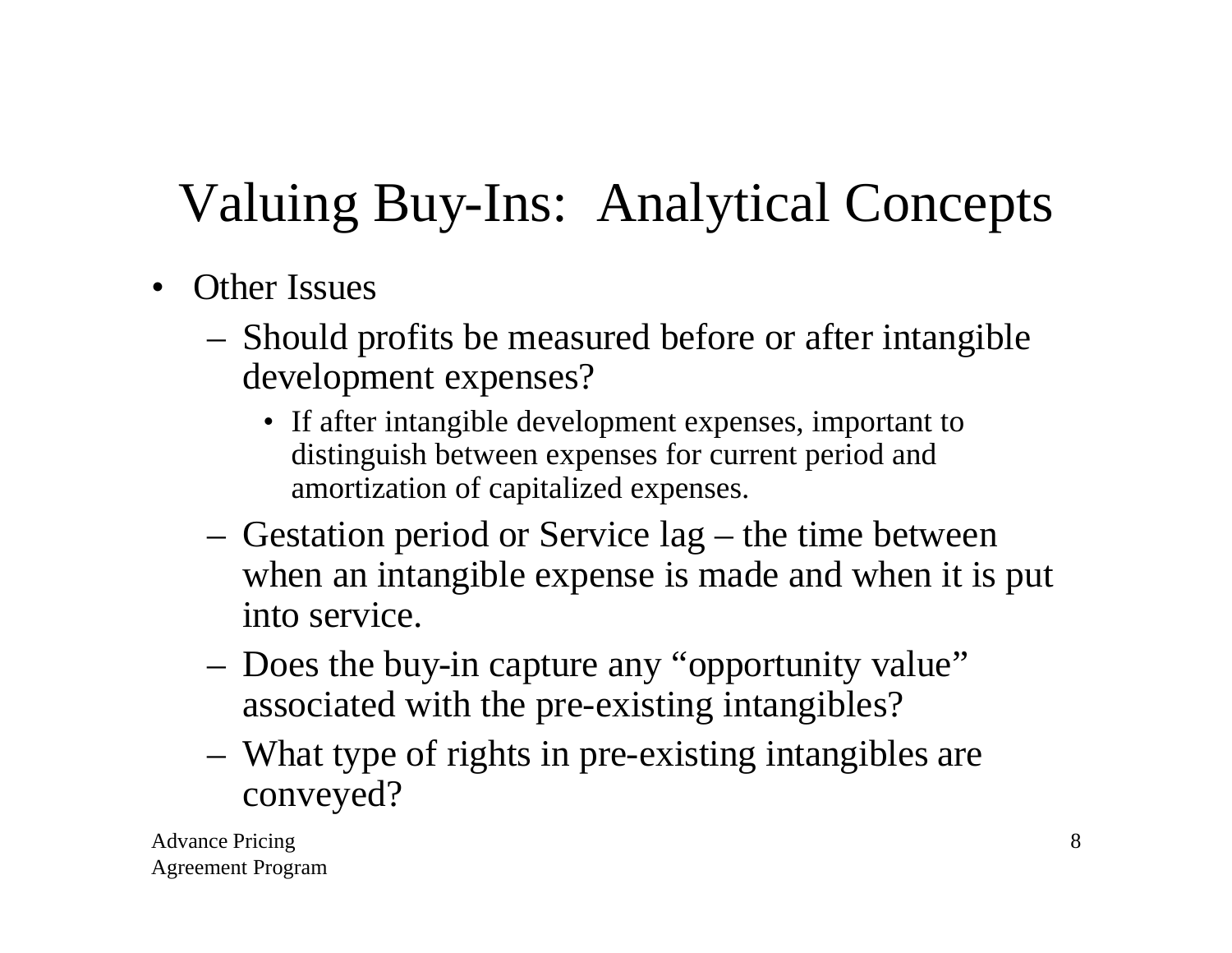# Buy-In Valuation Approaches

- The 482 regulations cover the named intangible valuation methods – CUT, Profit Split, and CPM.
- However, often more complicated approaches are used to value buy-ins due to the aforementioned problems.
- The remainder of this presentation focuses on the most common buy-in valuation approaches encountered.
- Each of these methods, however, may be further customized.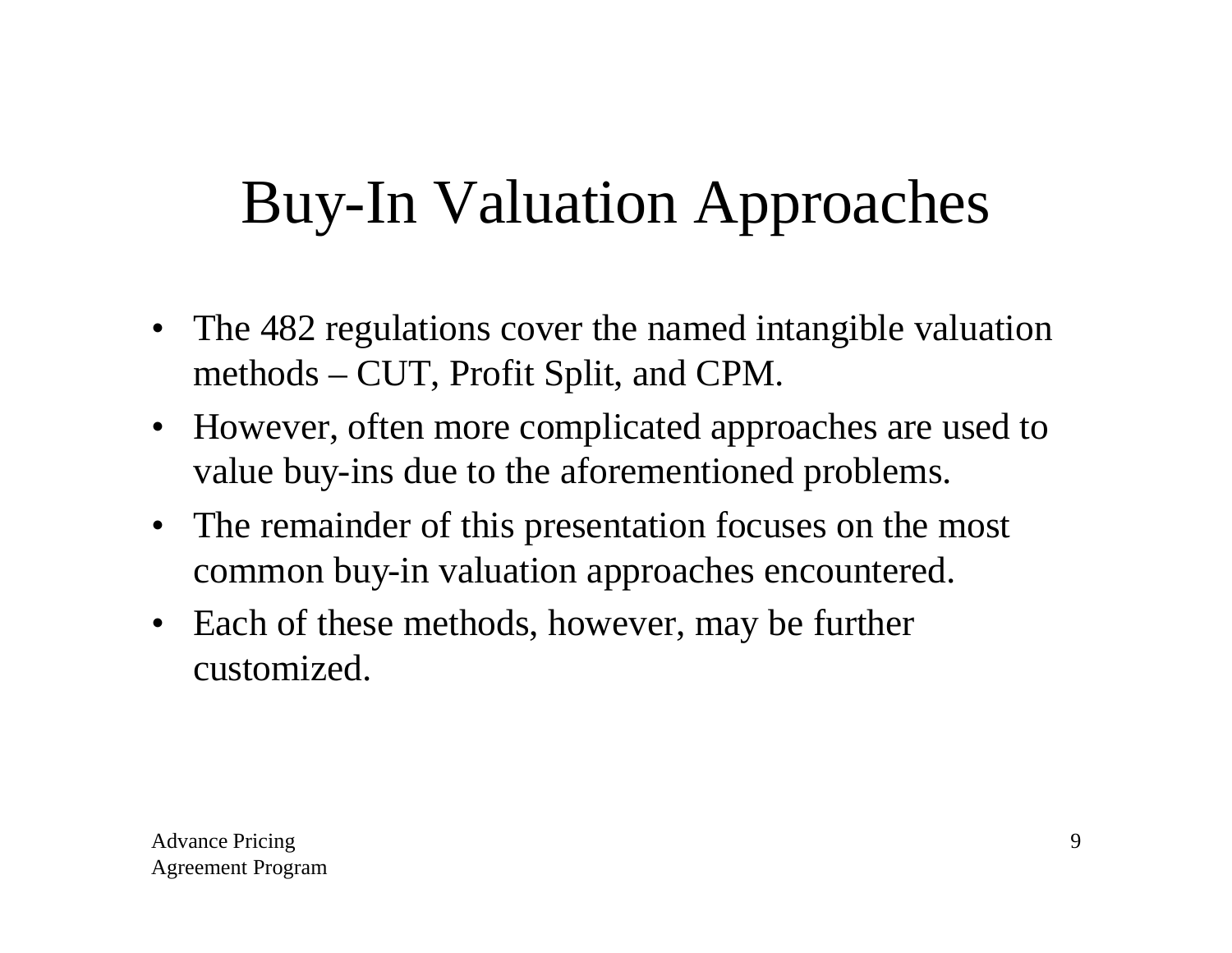#### Capitalized Cost Method

- If a routine intangible is being valued (e.g., barriers to entry are low and the probability of successfully creating the intangible is very high), a capitalized cost approach may warrant attention.
- This is an extension of a company's "make-or-buy" decision. If risks and other barriers are low, a company will be indifferent between making or buying at the margin since capitalized costs should be consistent with the market price.
- Unlike a total cost method, a capitalized cost approach takes into account a return on intangible investment as well as possible obsolescence.

Advance Pricing Agreement Program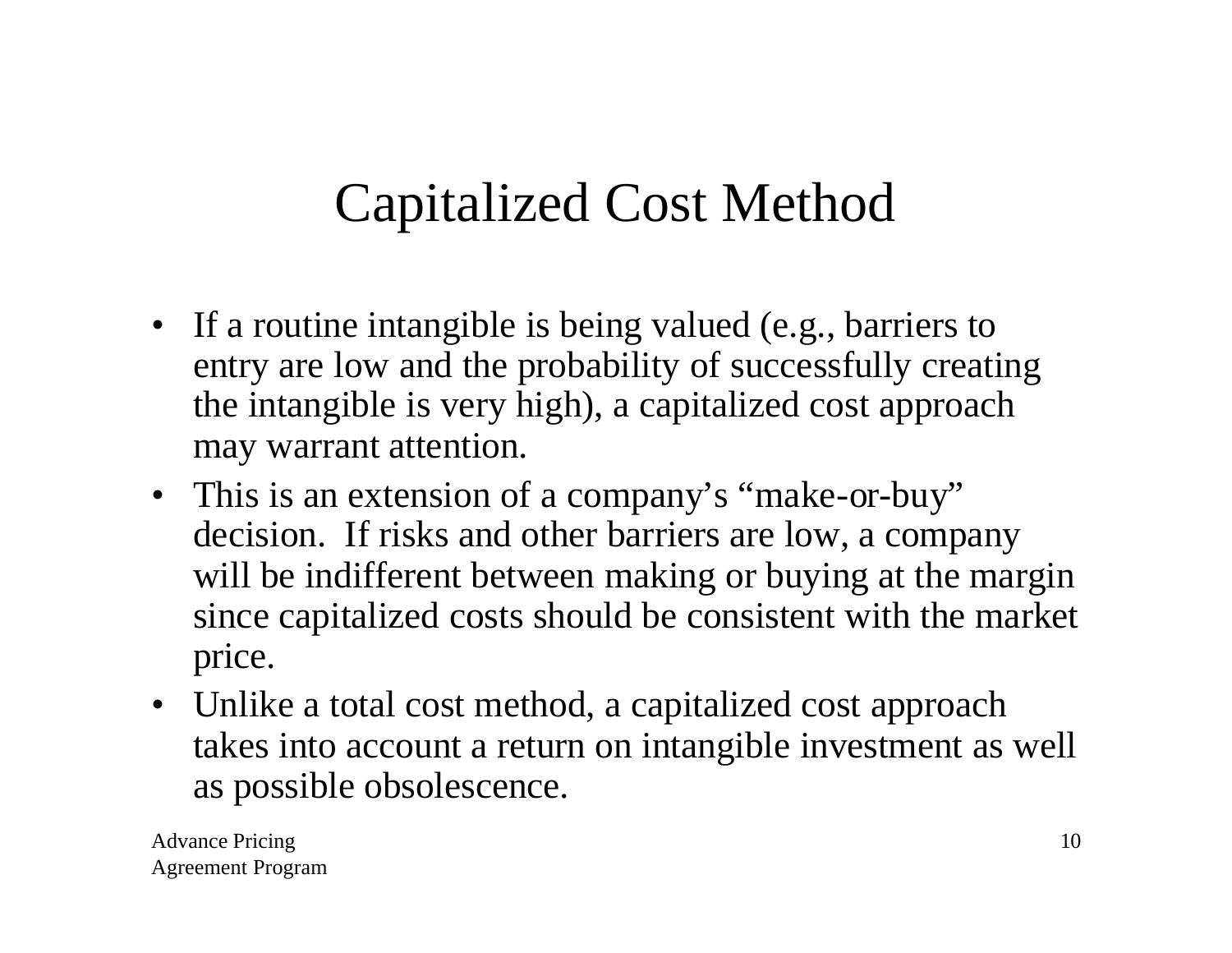#### Capitalized Cost Method

- Costs are capitalized by adding a capital charge to each year's development expenses. A portion may also be subtracted each year for amortization or obsolescence.
- The balance of capitalized costs at a point in time is the "asset" value of the intangible. In a buy-in context, this can then be subject to step two of the twopart valuation approach in  $482-7(g)(2)$ .
- This method may not produce a reliable value for risky to develop/replicate intangible assets. The distribution of an intangible's market price should widen in relation to its development costs as risk increases.
- Risk adjusted discounting does not necessarily solve this problem.
- This method would also be less reliable if a company was willing to pay a substantial premium to purchase the intangible today rather than suffer any delays due to internal development.

Advance Pricing Agreement Program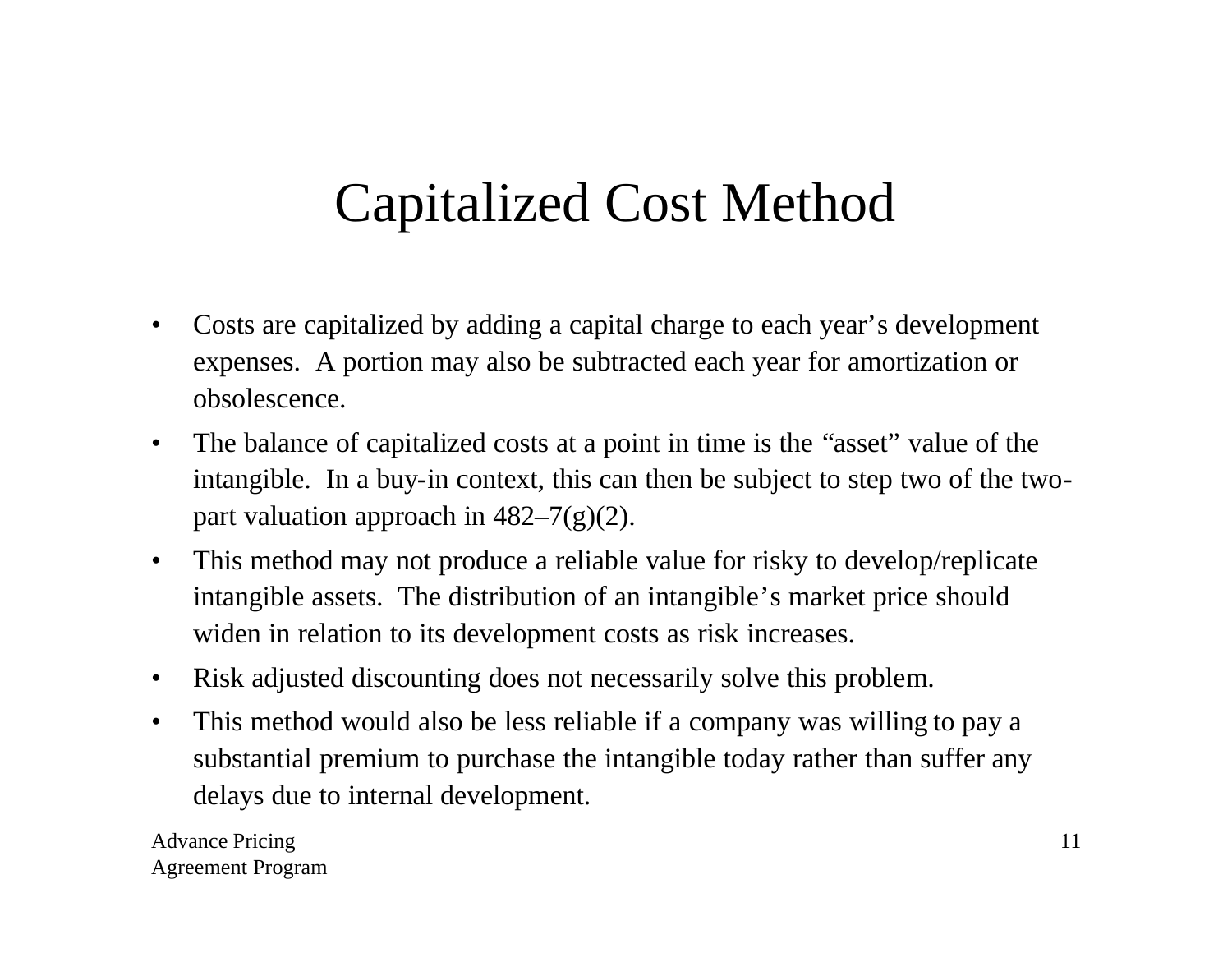# Capitalized Cost Method

- Advantages
	- Relies on internal historical data rather than external data or projections, and internal historical data may be more readily available.
	- Can serve as a sanity check for other methods.
		- For example, if there are valuable intangibles and the residual profit split method produces a valuation below that of the capitalized cost method then this may be an indication that the RPSM has been misapplied.
- Disadvantages
	- Assumes that cost can be a proxy for value. This assumption is rarely valid for valuing intangibles.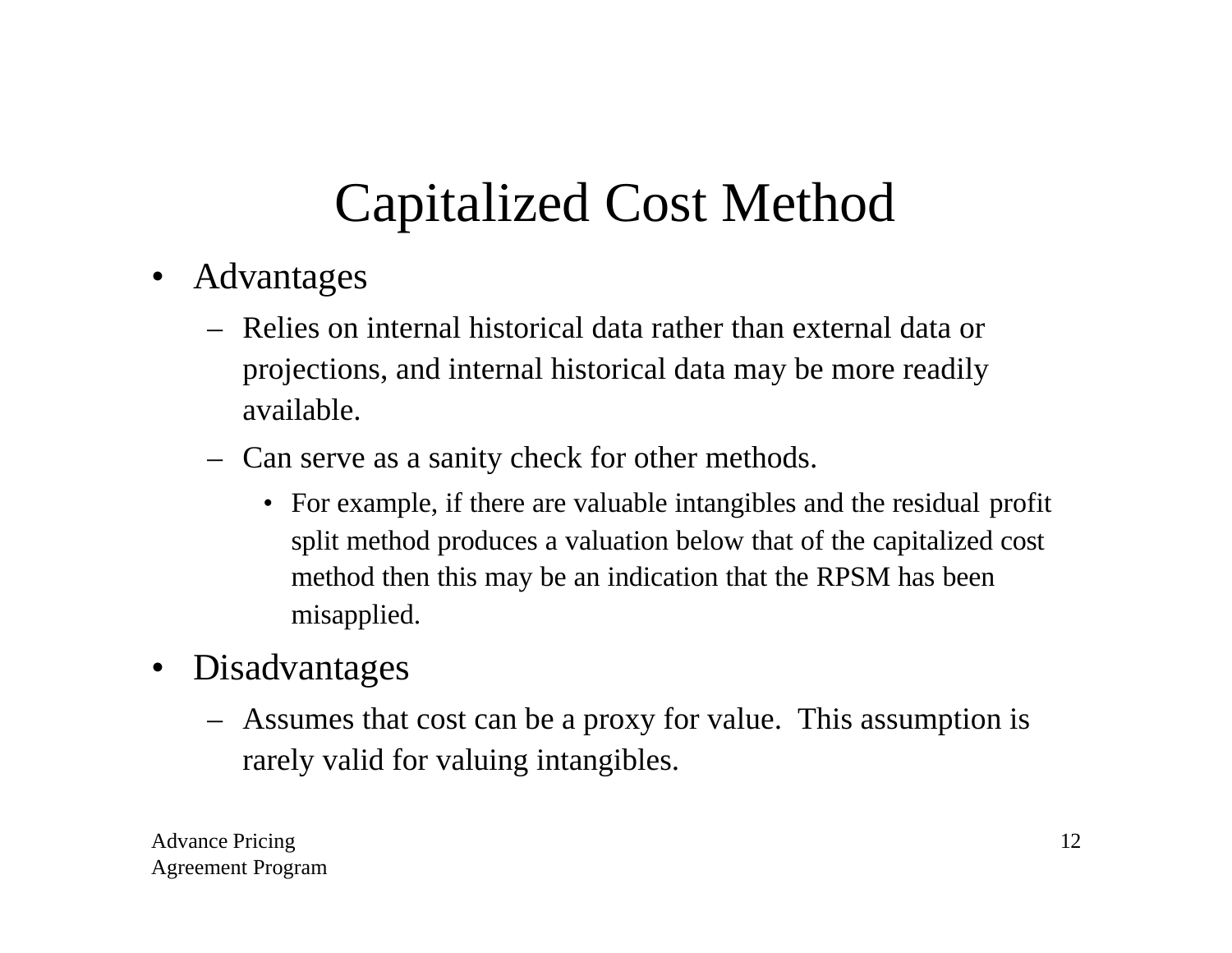## Declining Royalty Method

- Determine initial royalty rate using either CUT or CPM.
- Decline royalty over time by a fixed schedule or the relative shares of intangible stock (expense) values.
- Can leave as a royalty schedule or use projected financials to calculate a lump sum value.
- A quick ramp down of royalties implies a short useful economic life, which implies a smaller buy-in payment.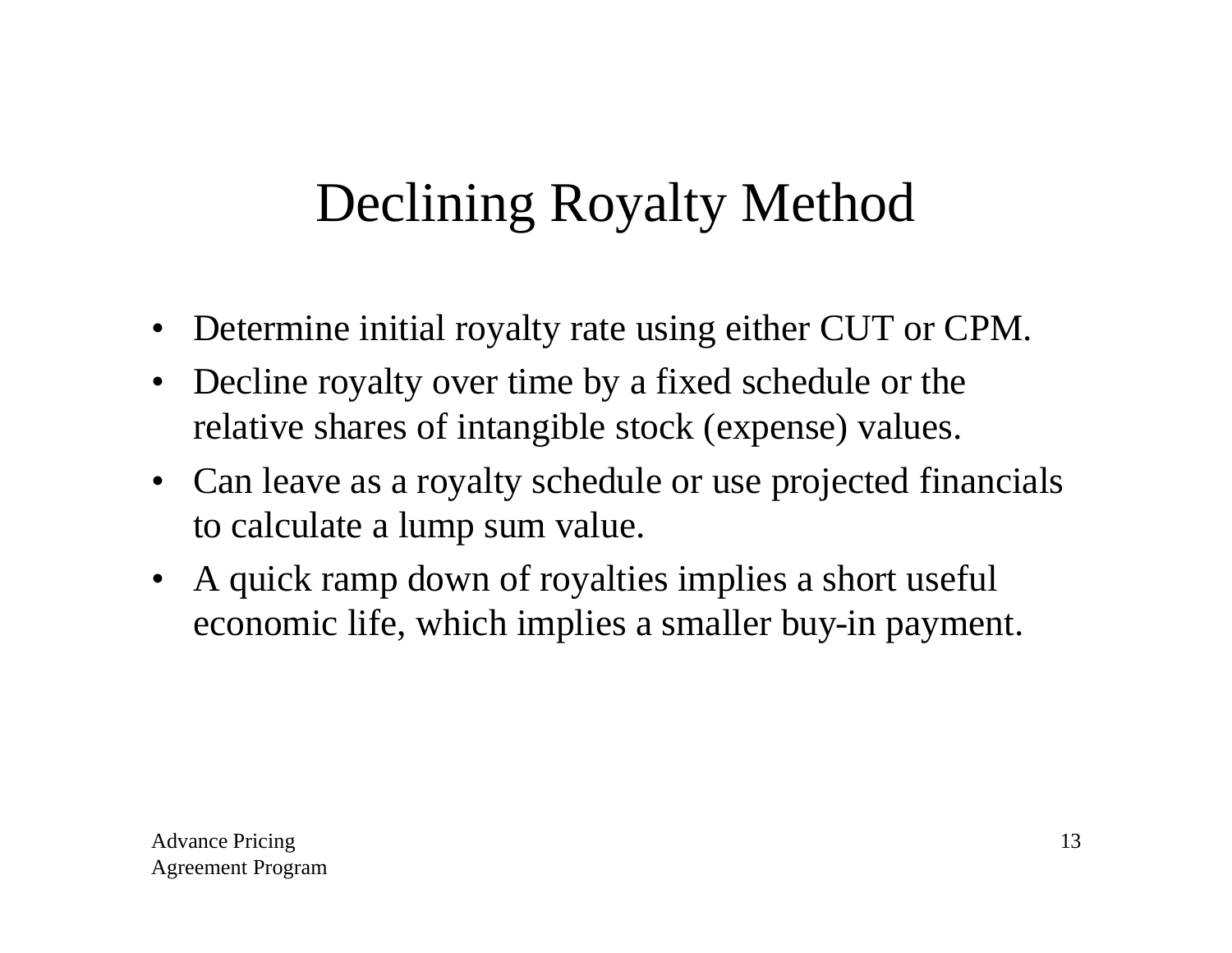# Declining Royalty Method

- Disadvantages
	- Does not depend upon the participant's actual operating profits.
	- May not accurately account for opportunity value associated with pre-existing intangibles.
	- Comparability of CUTs are diminished if they do not convey rights to exploit intangibles for further development.
	- Sensitive to useful life and amortization assumptions.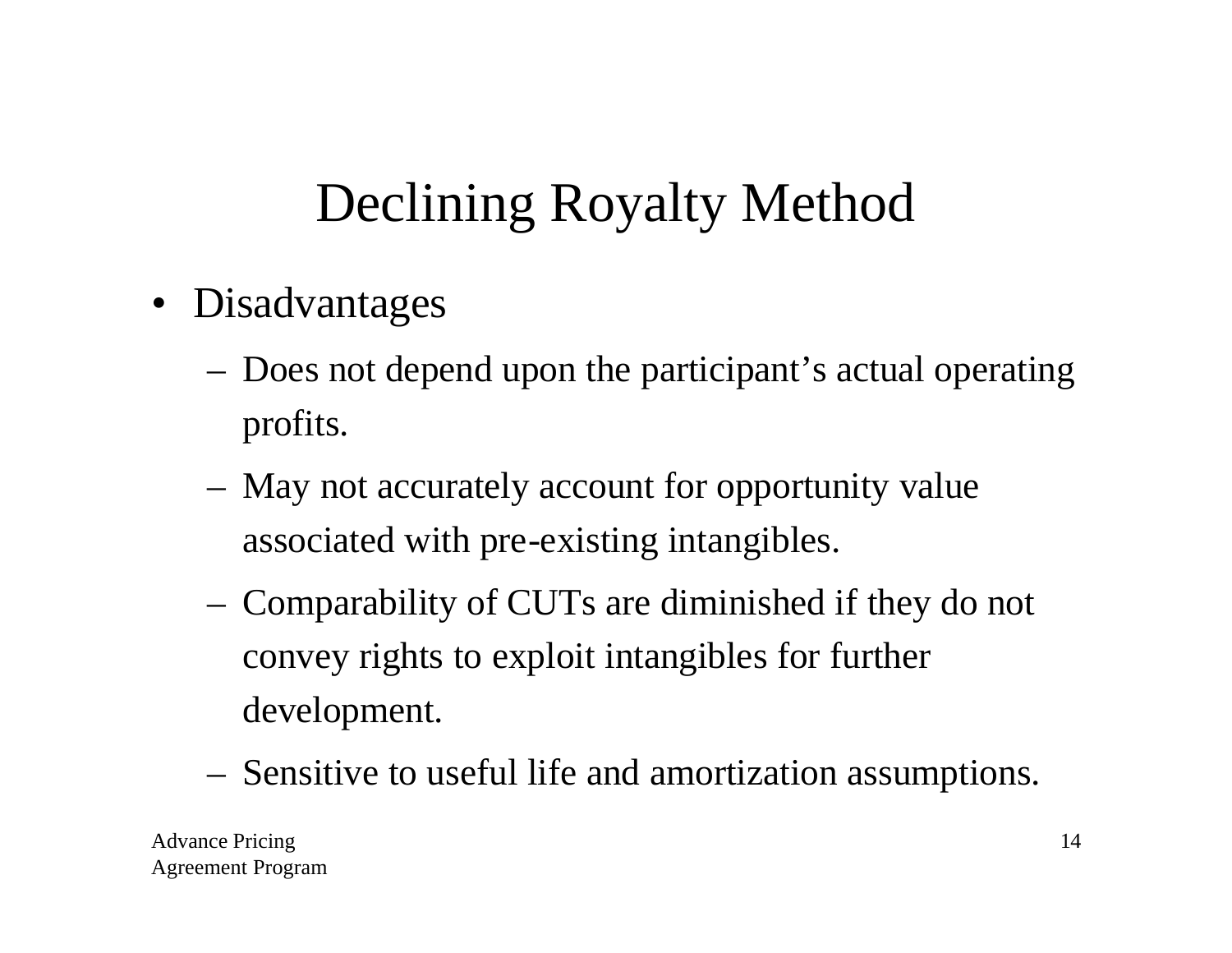• What the Donor would expect to earn if it did not donate the intangibles

*Less:*

- What the Donor expects to earn after it donates the intangibles
- Routine profit for foregone routine activities
- *Can also view this from the recipient's perspective*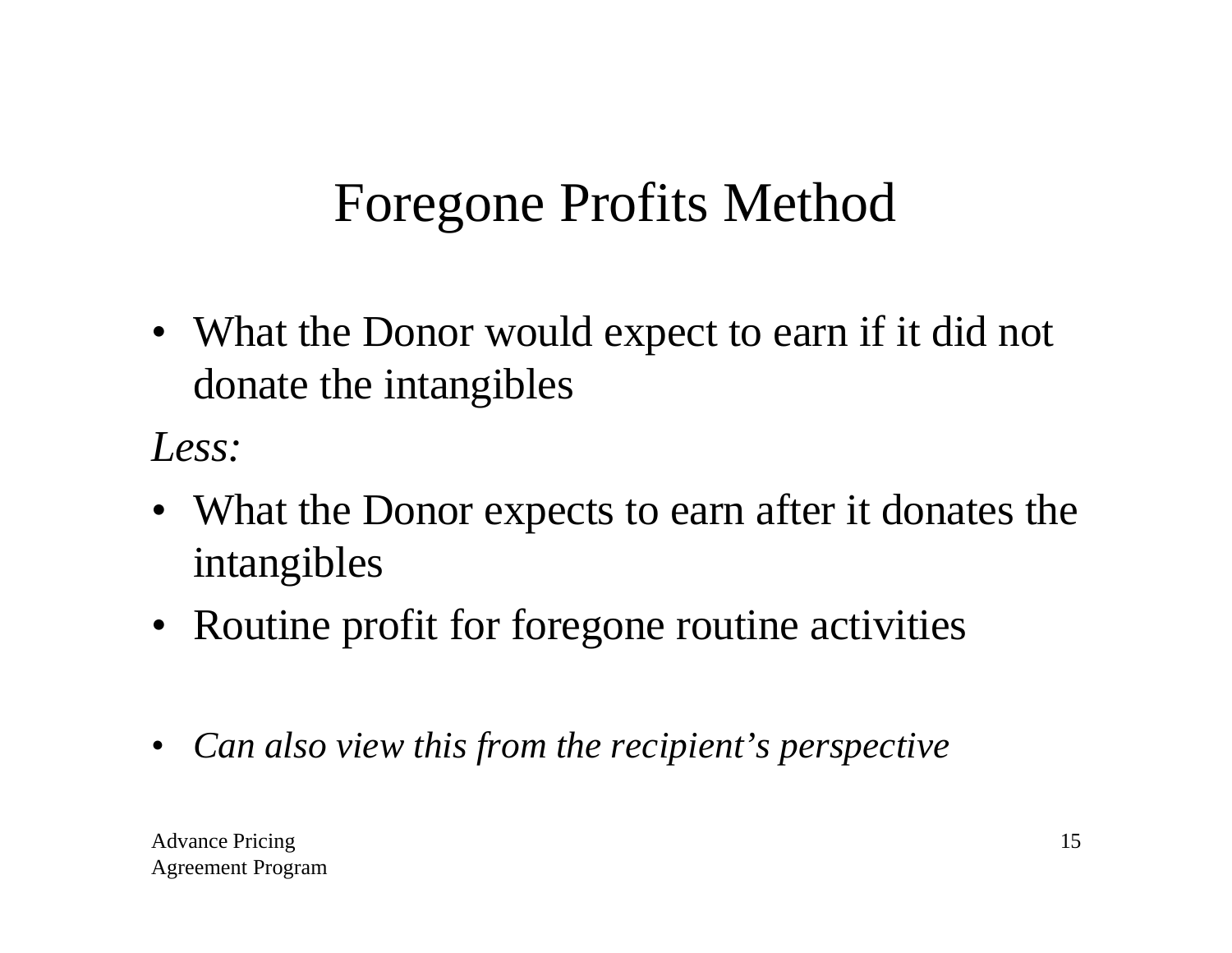# Foregone Profits

#### • Regulations (482-4(d))

(d) Unspecified methods -- (1) In general. Methods not specified in paragraphs  $(a)(1)$ ,  $(2)$ , and  $(3)$  of this section may be used to evaluate whether the amount charged in a controlled transaction is arm's length. Any method used under this paragraph (d) must be applied in accordance with the provisions of § 1.482-1. **Consistent with the specified methods, an unspecified method should take into account the general principle that uncontrolled taxpayers evaluate the terms of a transaction by considering the realistic alternatives to that transaction, and only enter into a particular transaction if none of the alternatives is preferable to it.** . . . Therefore, in establishing whether a controlled transaction achieved an arm's length result, **an unspecified method should provide information on the prices or profits that the controlled taxpayer could have realized by choosing a realistic alternative to the controlled transaction**. . . . (emphasis added)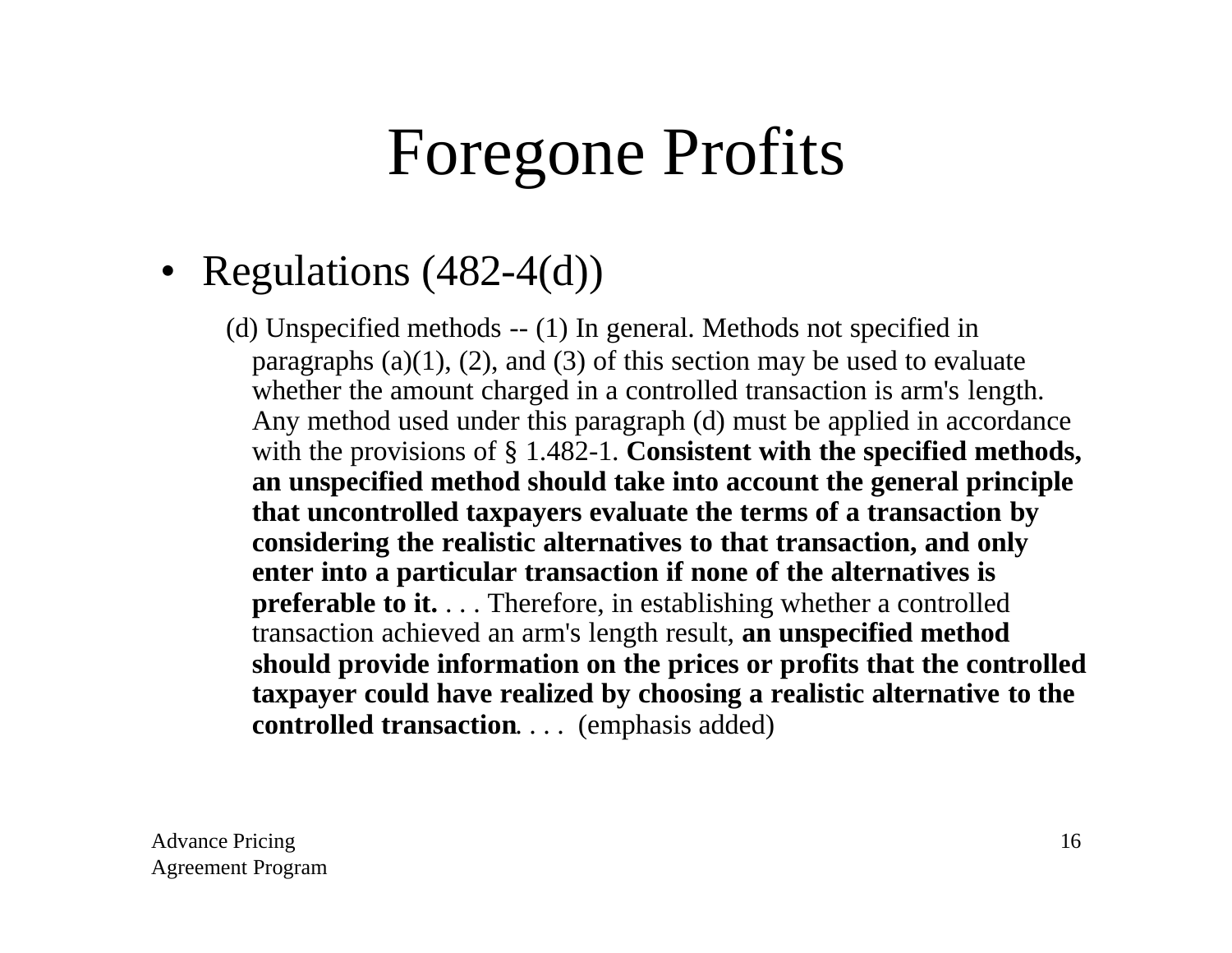# Foregone Profits

#### • Regulations (482-4(d))

(2) Example. The following example illustrates an application of the principle of this paragraph (d).

Example. (i) USbond is a U.S. company that licenses to its foreign subsidiary, Eurobond, a proprietary process that permits the manufacture of Longbond, a long-lasting industrial adhesive, at a substantially lower cost than otherwise would be possible. Using the proprietary process, Eurobond manufactures Longbond and sells it to related and unrelated parties for the market price of \$550 per ton. Under the terms of the license agreement, Eurobond pays USbond a royalty of \$100 per ton of Longbond sold. USbond also manufactures and markets Longbond in the United States.

(ii) In evaluating whether the consideration paid for the transfer of the proprietary process to Eurobond was arm's length, the district director may consider, subject to the best method rule of § 1.482-1(c), USbond's alternative of producing and selling Longbond itself. Reasonably reliable estimates indicate that if USbond directly supplied Longbond to the European market, a selling price of \$300 per ton would cover its costs and provide a reasonable profit for its functions, risks and investment of capital associated with the production of Longbond for the European market. Given that the market price of Longbond was \$550 per ton, by licensing the proprietary process to Eurobond, USbond forgoes \$250 per ton of profit over the profit that would be necessary to compensate it for the functions, risks and investment involved in supplying Longbond to the European market itself. Based on these facts, the district director concludes that a royalty of \$100 for the proprietary process is not arm's length.

Advance Pricing Agreement Program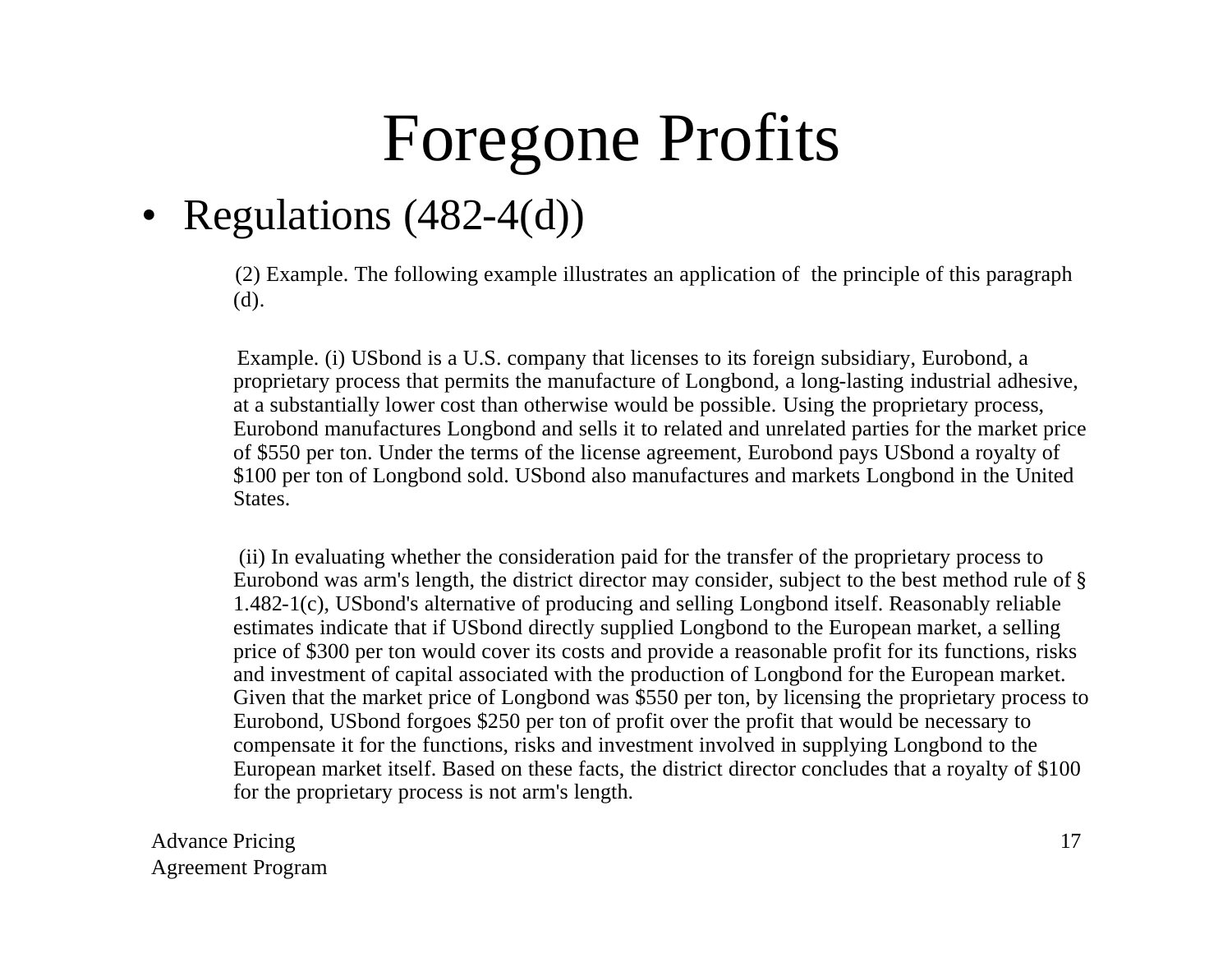- Provides for a fair game, fair gamble by costsharing participants (no ex ante windfall for either participant)
- Recipient generally benefits if actual profits exceed expectations.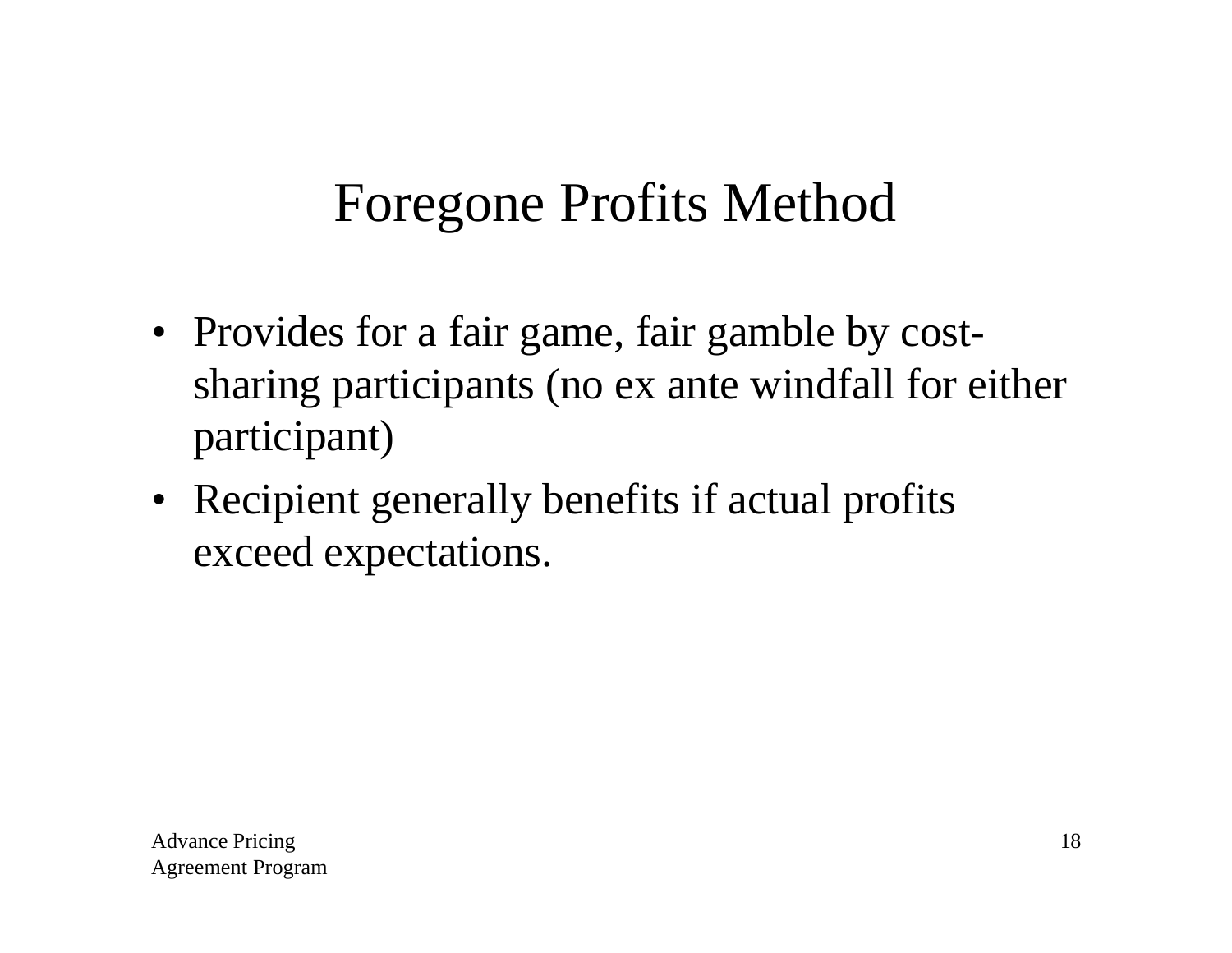- Relies on forecasted data for taxpayers
	- If company may not use forecasts:
		- Stock analysts routinely forecast future profits
		- One can use historical company data, industry projections
	- Need to determine the reasonableness of the forecasts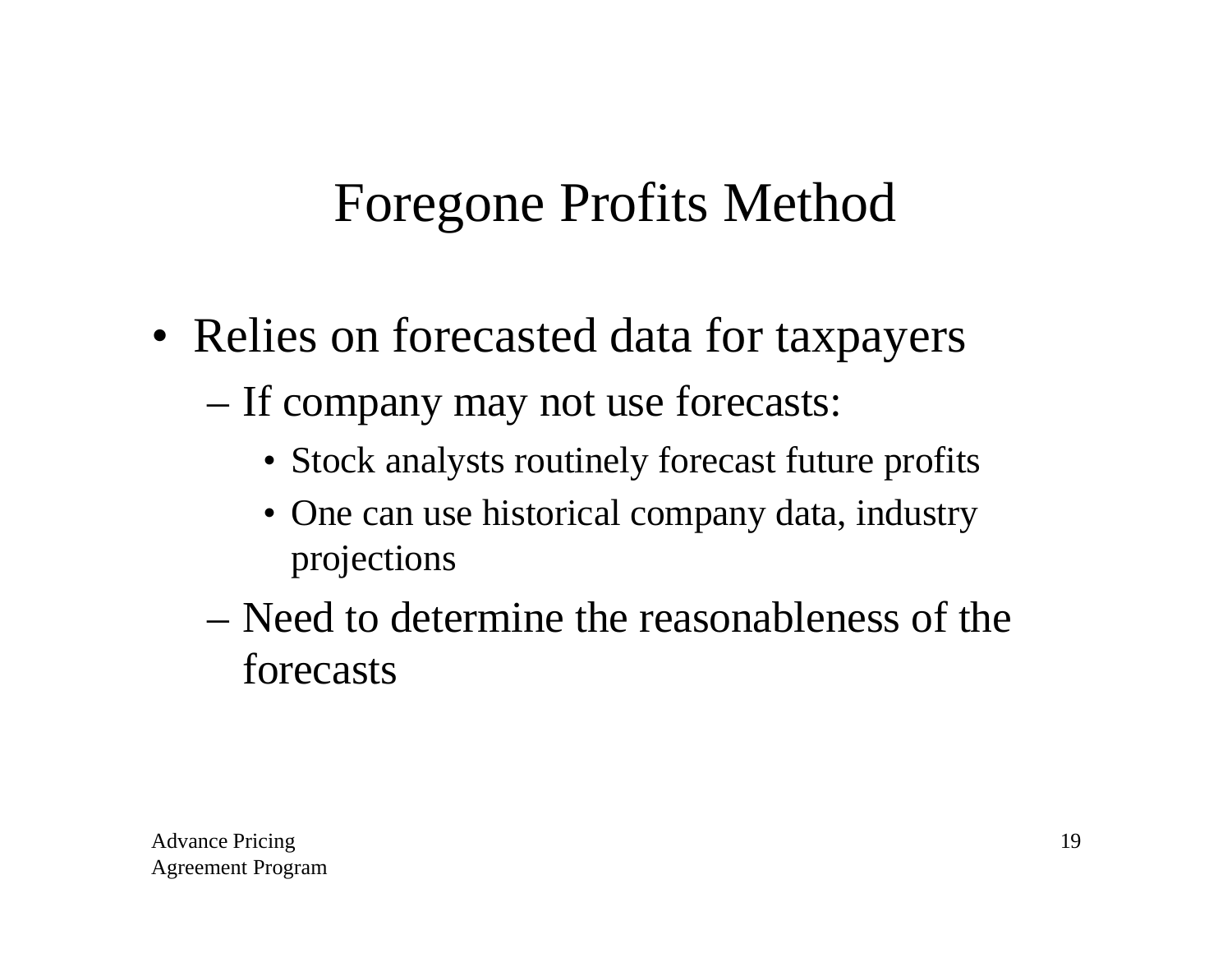- Can use CPM or other benchmark data to calculate routine profits for participants.
- After computing stream of each year's projected foregone intangible profits, can specify buy-in as:
	- Yearly projected foregone profits, payable each year.
	- Royalty rate each year computed as that year's projected foregone profits divided by that year's projected sales.
	- Present value lump sum based on the projected foregone profits.
	- Fixed or declining royalty rate based on present values of projected foregone profits and projected sales.
- The largest component of the buy-in value may be the "terminal value," which can be extremely sensitive to the cost of capital used (higher cost of capital yields a lower terminal value).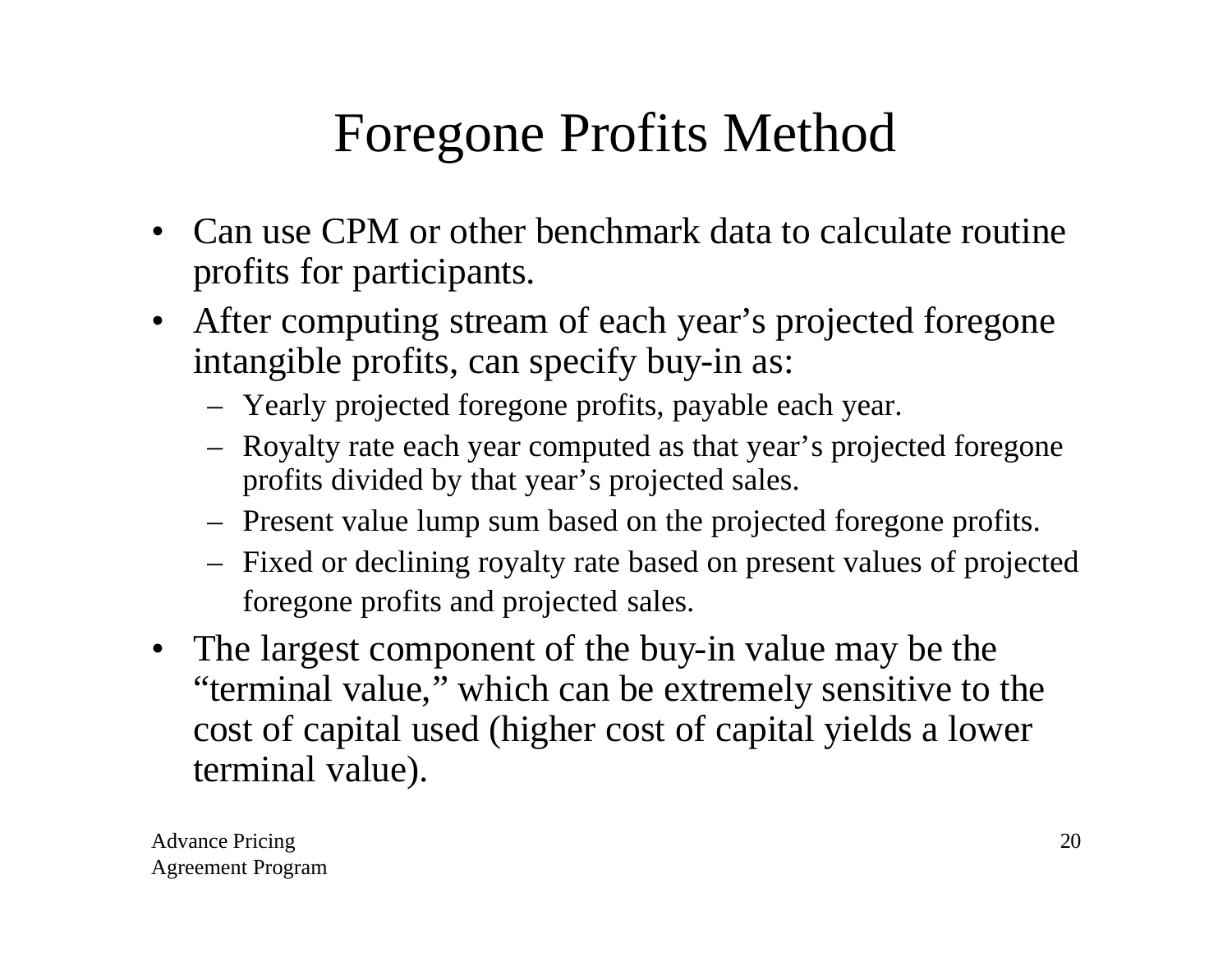- Useful Life
	- Reflected in Projected Decline in Intangible Profits Over Time
		- Models may include two, three, or more time stages, each with different characteristics (e.g., different rates for sales growth or R&D growth)
		- Consider profitability assumed in terminal value
	- Reflected in Assumption that Abnormally High Growth Rate Will level Off
		- Compare with economy / industry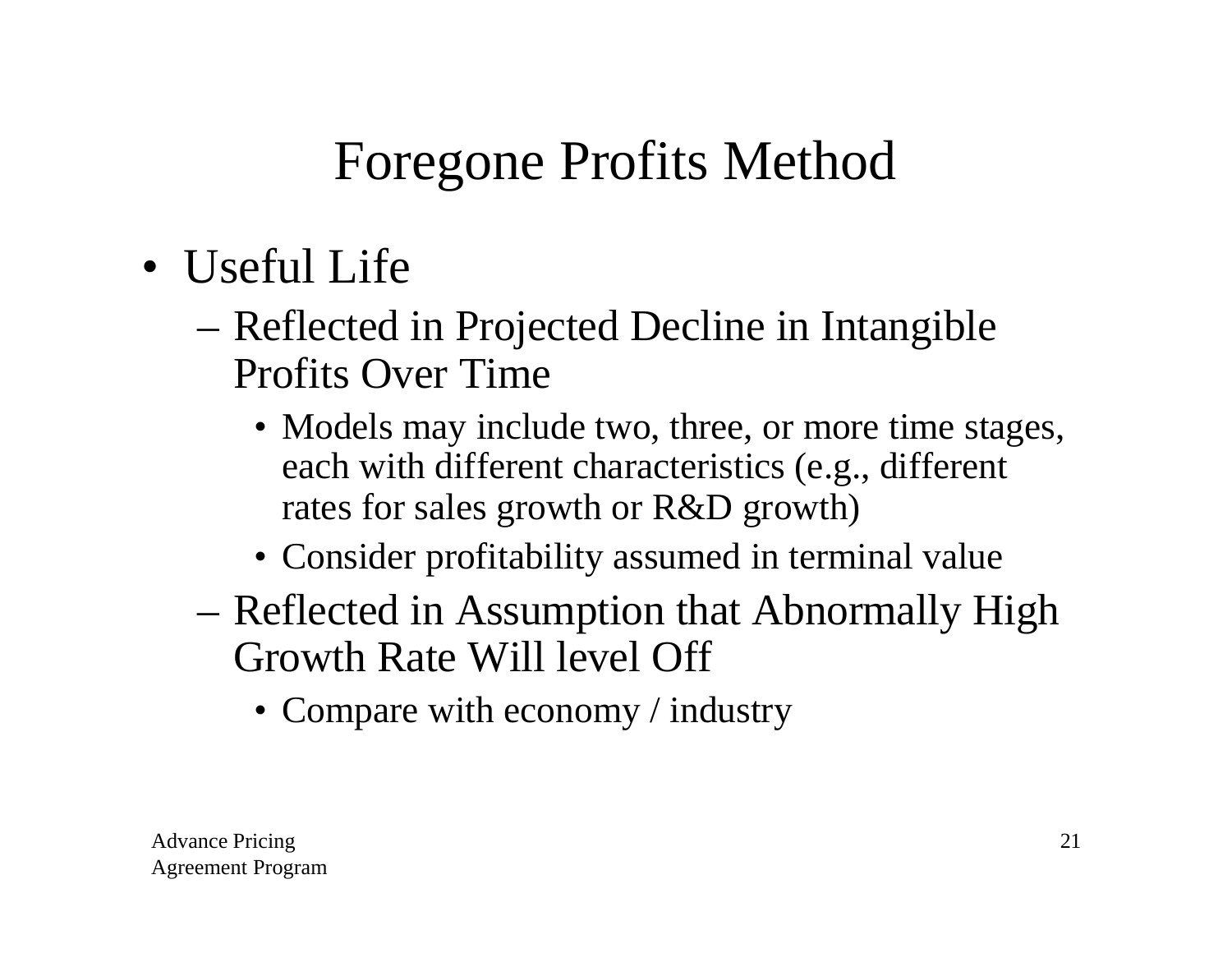- Advantages
	- This method can better capture the opportunity value from using pre-existing intangibles.
	- Variant on standard valuation methodology used by valuation professionals.
- Disadvantages
	- Requires predicting future results.
	- Sensitive to cost of capital and useful life assumptions.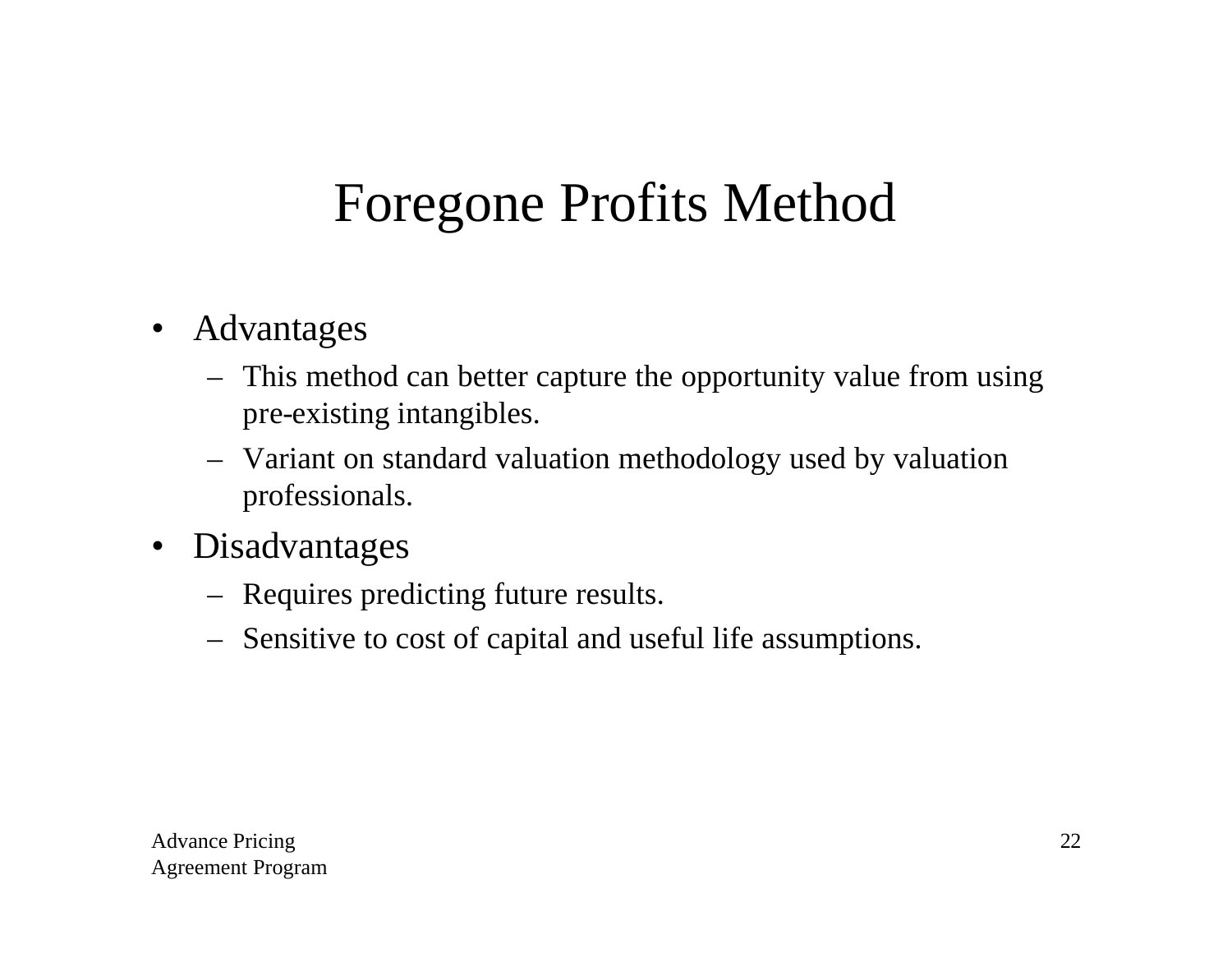# Profit Split Method

- This may be the most common approach presented by taxpayers.
- Calculate the participant's financial results that include its use of the pre-existing intangible.
- Then remove the routine profit component. Can use a CPM or other benchmark data to extract the participant's routine returns.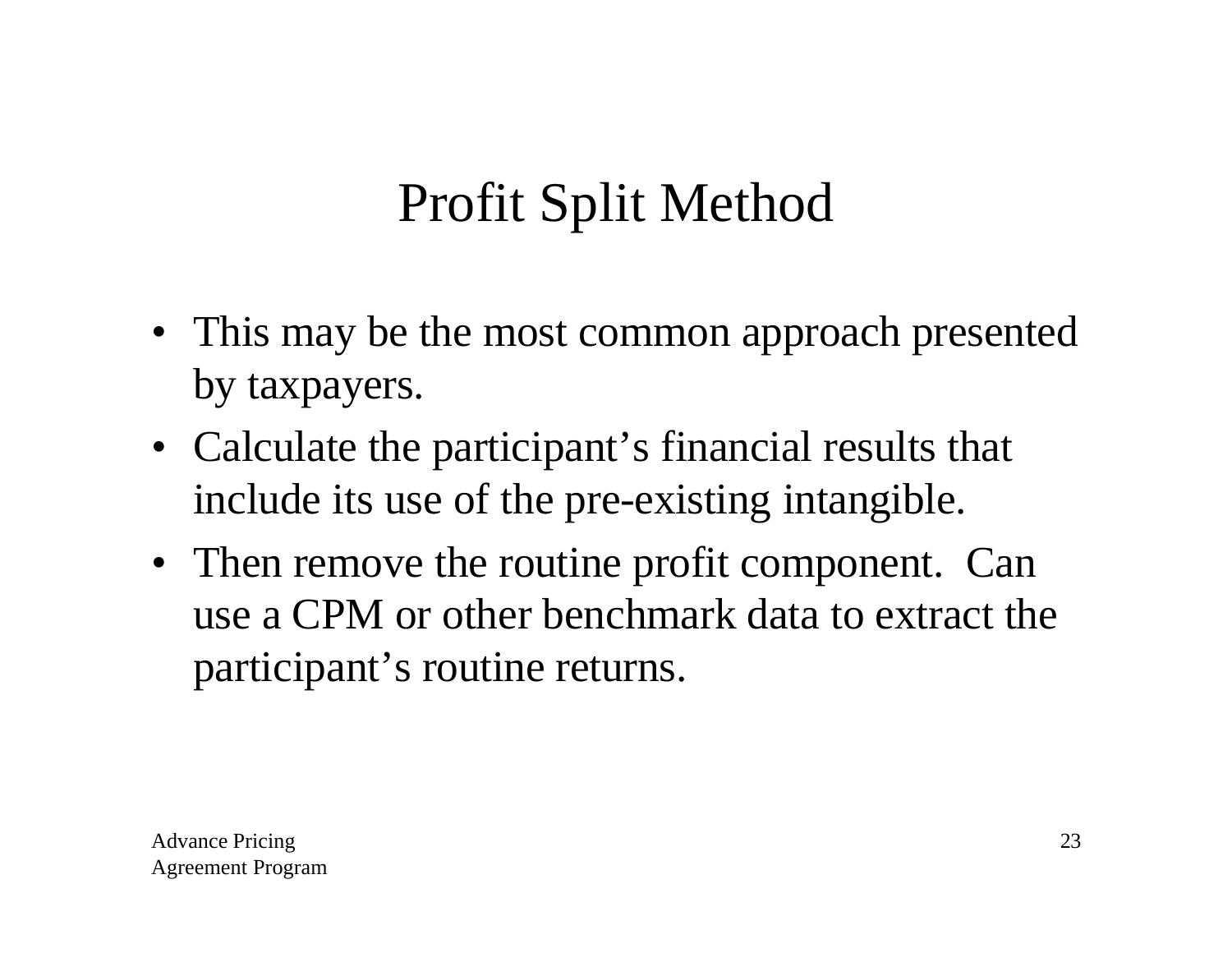#### Profit Split Method

• The remaining profits can be split between the participants based on various measures of their past and on-going contributions to the development of the pre-existing and covered intangibles. For instance, their respective capitalized or non-capitalized intangible development costs can be used.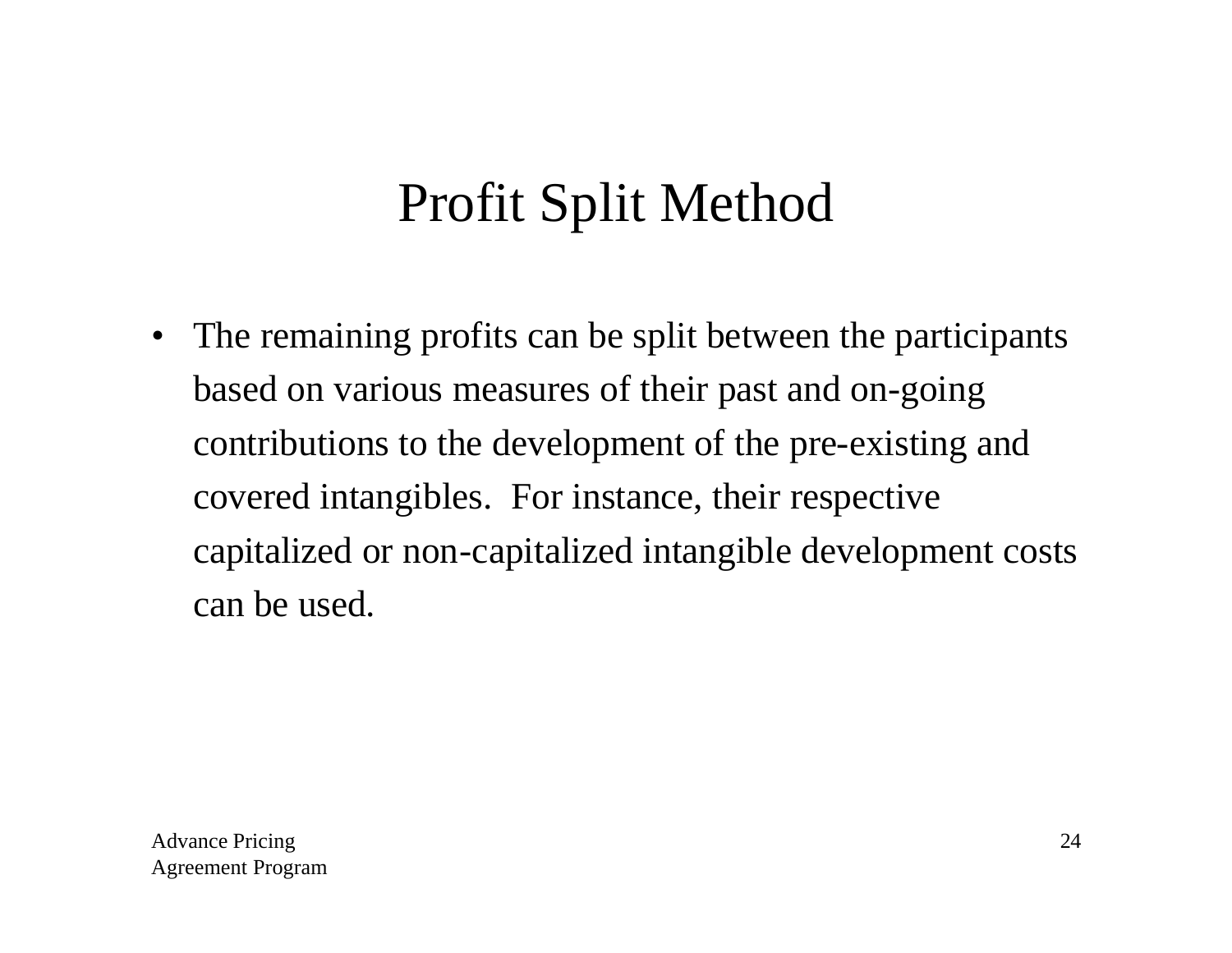#### Profit Split Method

• Care must be taken to calculate profits attributable only to the pre-existing intangibles.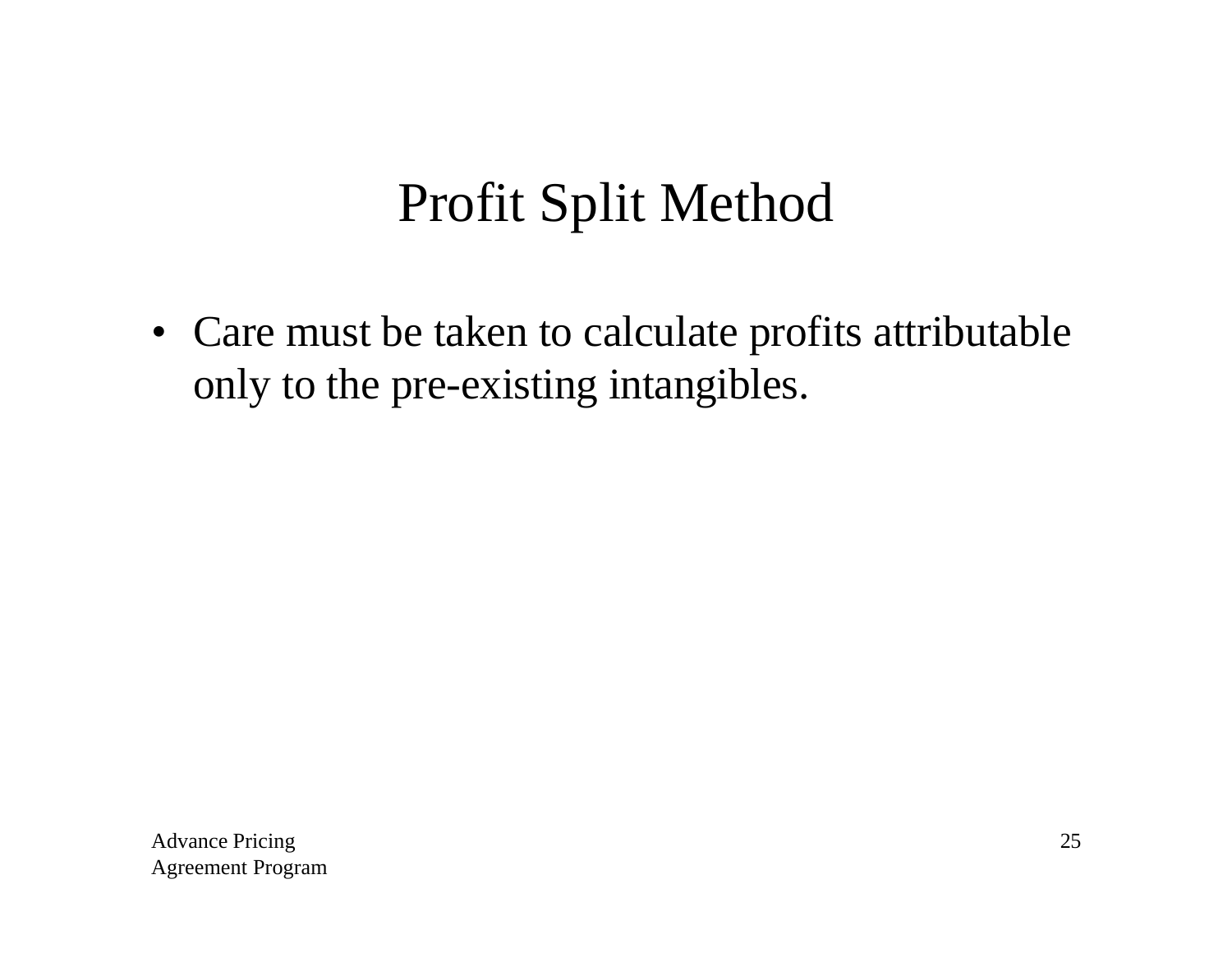#### Profit Split Method: Disadvantages

- Sensitive to useful life, amortization assumptions.
- Using intangible development costs (IDCs) to split profits assumes that all such expenses should have equal weight.
	- But the value of past R&D/IDCs may be proven, whereas the value of future R&D/IDCs is unknown
		- Adjustment may be warranted to correct the equal weighting assumption for R&D/IDCs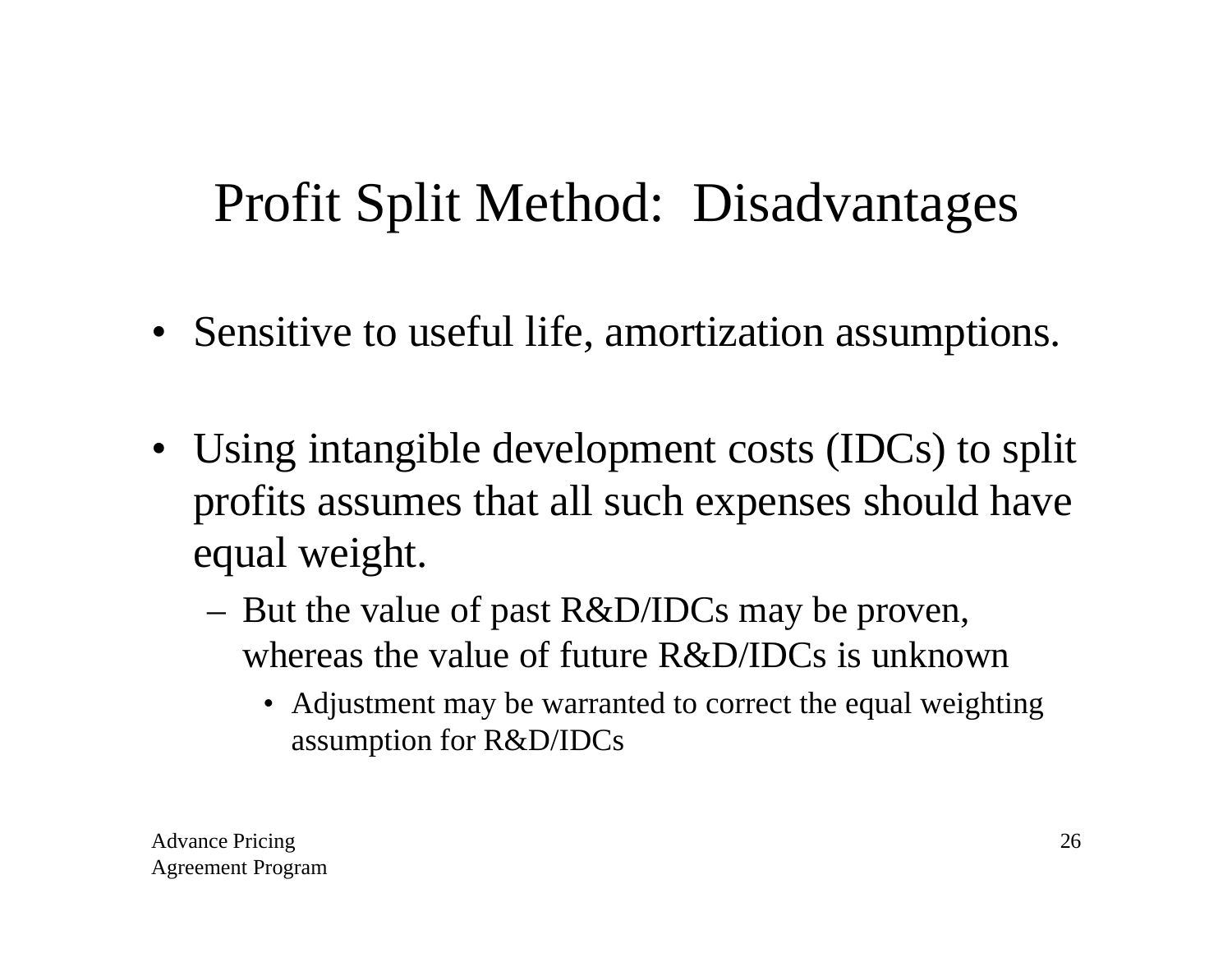#### Profit Split Method: Disadvantages

– "The reliability of this method could be particularly adversely affected **if capitalized costs of development are used to estimate the value of intangible property because such costs may bear no relation to market value**, calculation of such costs may require allocation of indirect expenses between the relevant business activity and the controlled taxpayer's other lines of business, and capitalizing costs requires assumptions regarding the **useful life** of intangible property." (emphasis added)

(Preamble to Section 482 Regulations)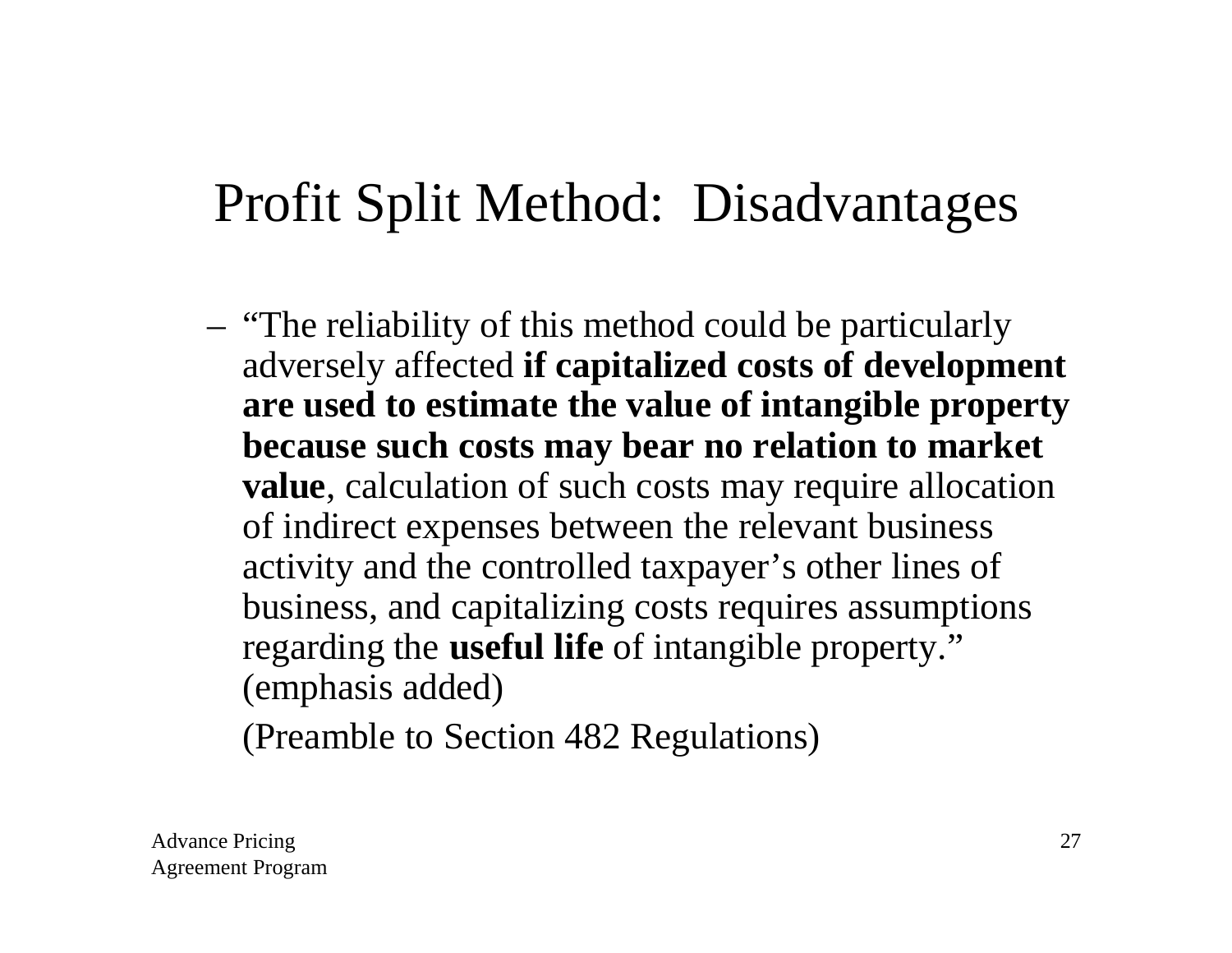#### Profit Split Method: Disadvantages

• Therefore, the reliability of profit split method may decrease if the intangibles being donated are highly valuable compared to capitalized costs but the costs shared intangibles are not.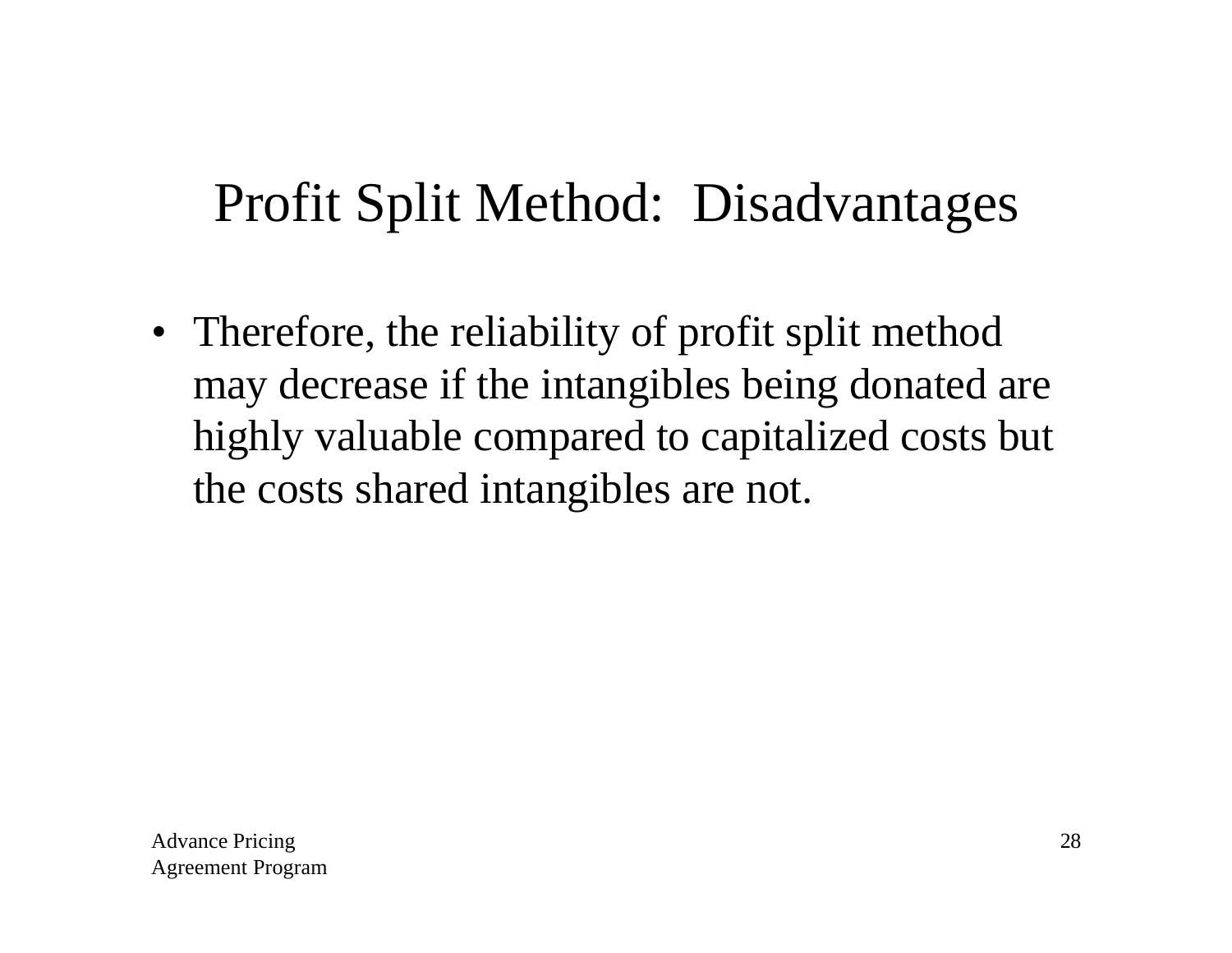#### Profit Split Method: Advantages

• Naturally includes commensurate with income adjustments to the royalty, provided one can reliably split the residual profit.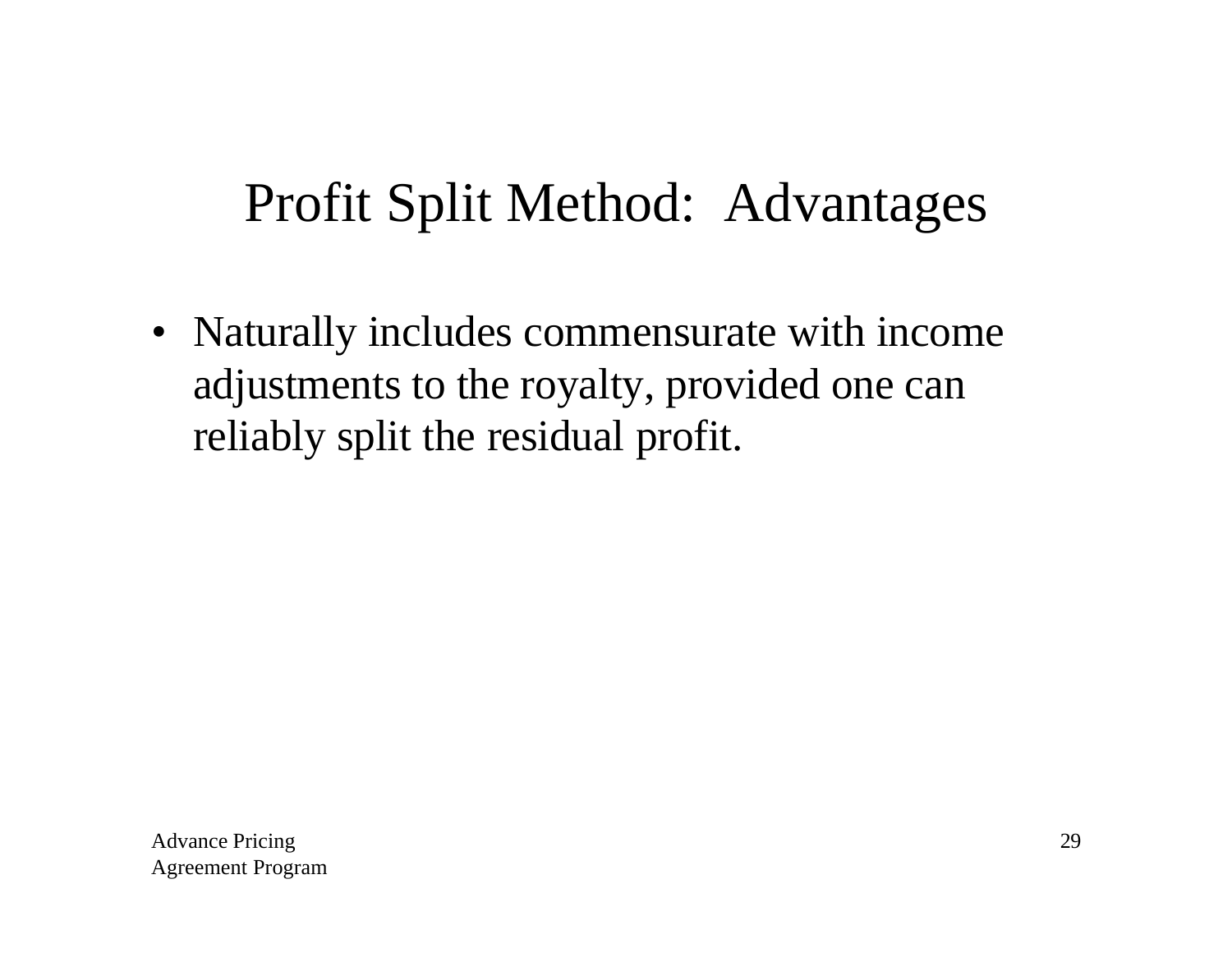# Acquisition Method

- Types of Acquisitions:
	- Internal Acquisitions
		- One of the CSA participants has purchased technology that it has made available to the cost-sharing participants.
		- Provides a direct measure of a component of the buy-in.
	- Comparable Acquisitions
		- A third party has acquired the same or similar intangibles.
		- Normal rules on comparability apply.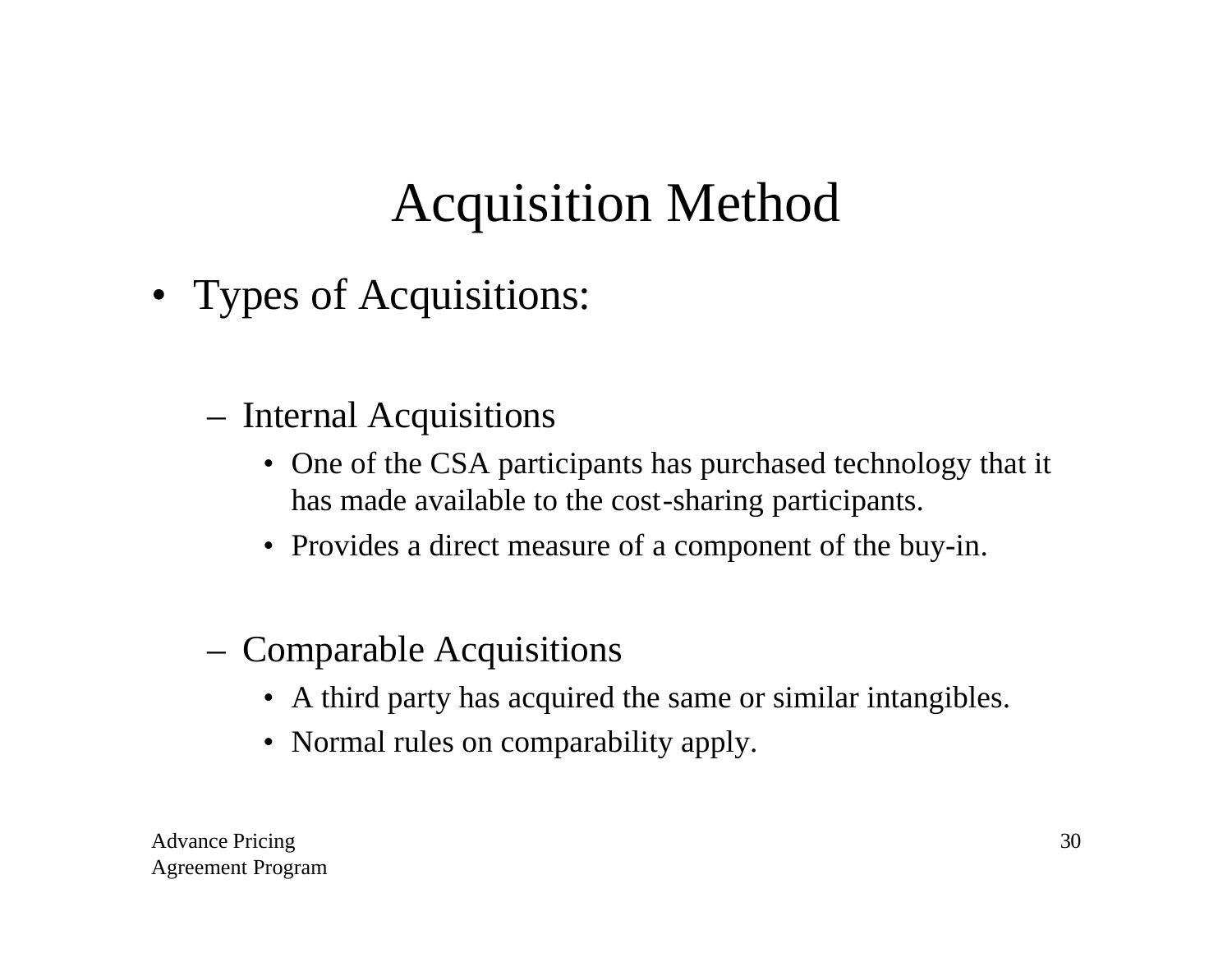#### Direct Acquisition Method

• Calculation of the value of the covered intangibles:

Market value of the acquired company's assets *Less*: Value of the acquired company's tangible assets *Less*: Value of irrelevant intangibles *Equals*: Value of covered intangibles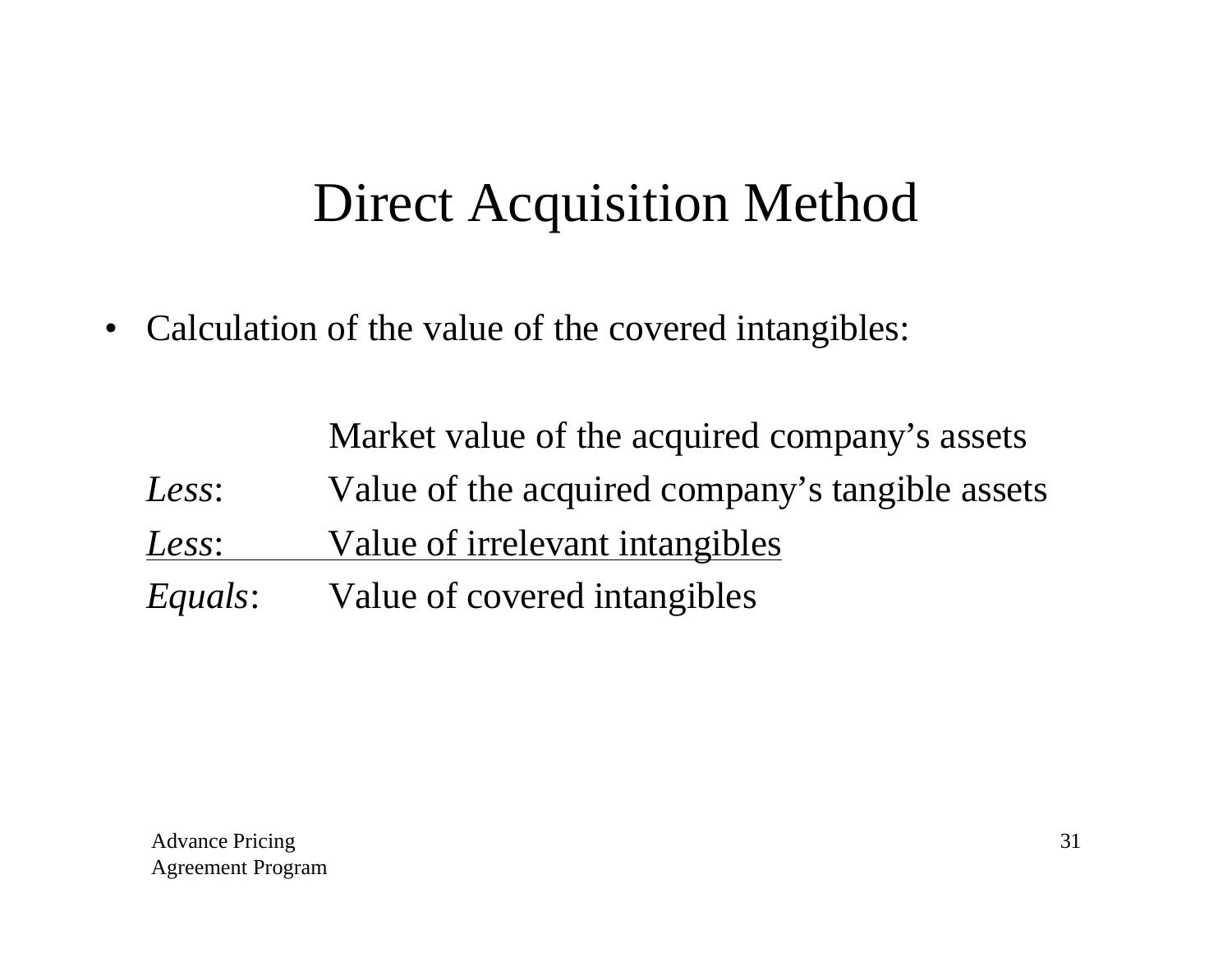# Comparable Acquisition Method

- This method typically requires a valuation multiple approach. Examples include price to sales, cash flow, or assets.
- The valuation multiple is then applied to the same base for the participant to estimate a market price, which then is used to calculate a buy-in value as in the Market Capitalization Method discussed below. (The participant may have no market price of its own because it is closely held or is part of a larger entity with combined stock.)
- Advantage: uses third party sales of technology.
- However, as with any valuation multiple approach, scaling can be a problem.
	- Small acquired companies with little sales (perhaps in start-up or high growth phase) can yield skewed multiples.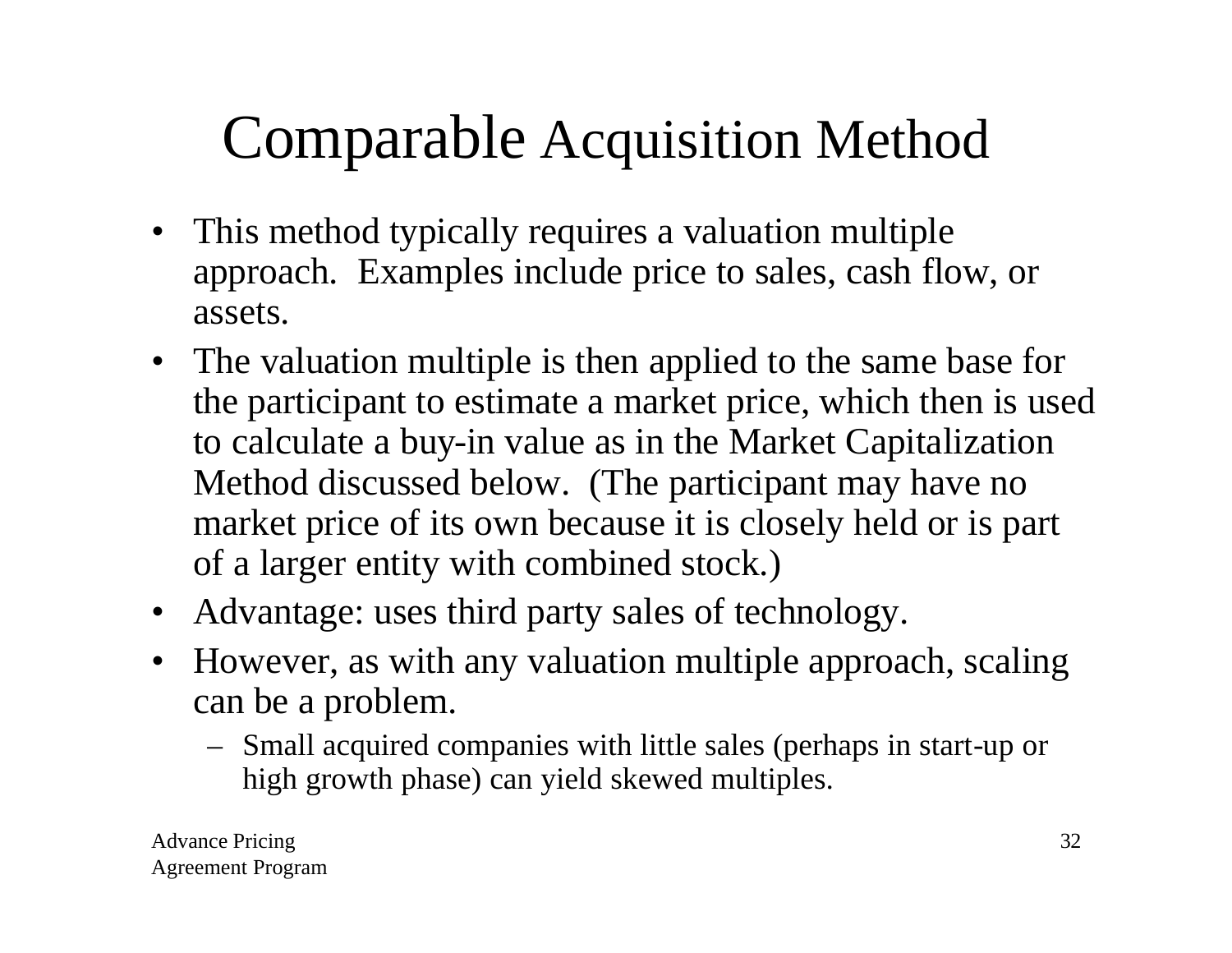#### Acquisition Method: Advantages

- Provides a market valuation for the buy-in.
- This approach does not require separate estimate of useful economic life, the appropriate cost of capital, or the gestation period.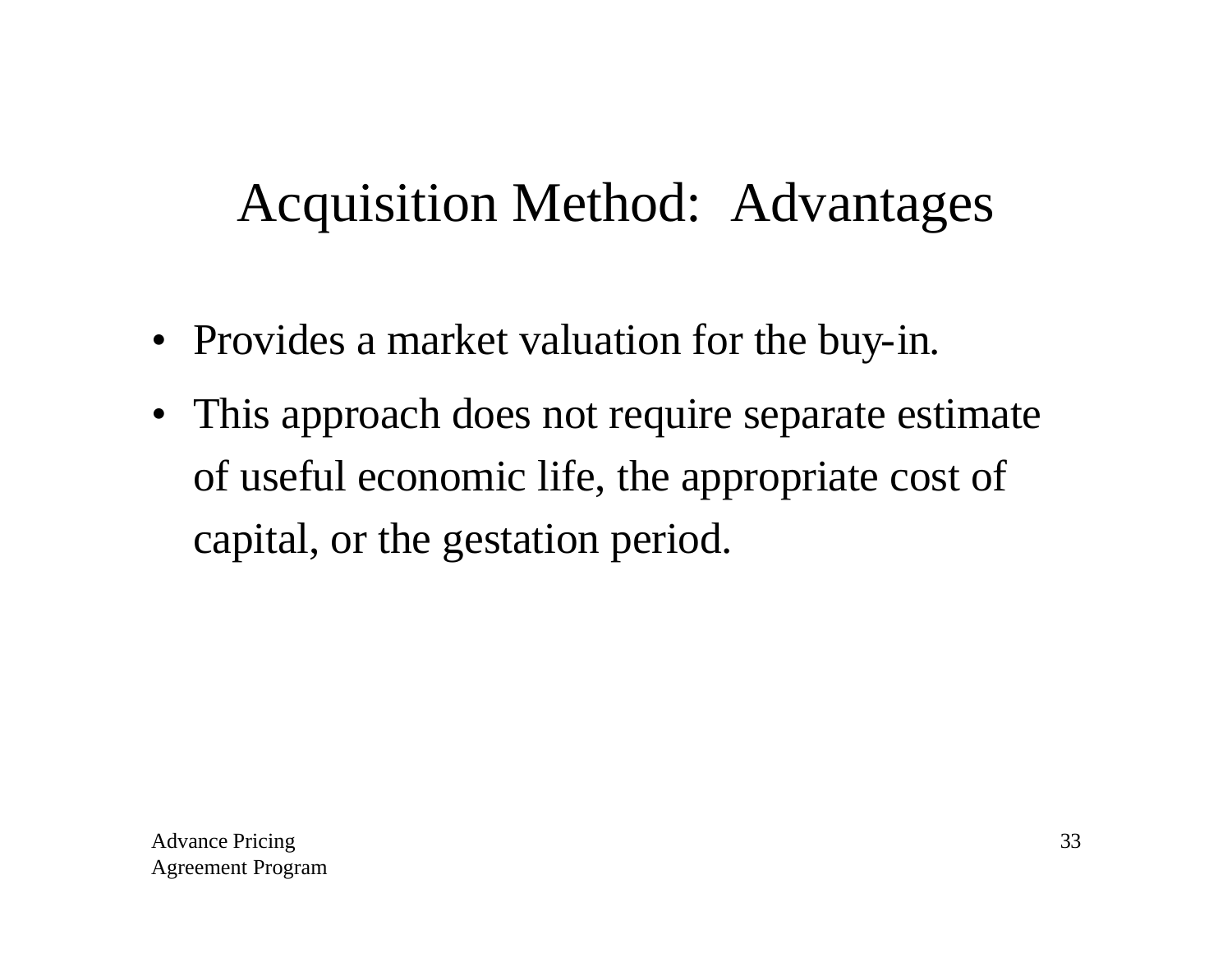- Theoretically, a company's market value should be the present value of its expected future earnings.
- MCM is a "top down" approach that arrives at the value of the transferred intangibles by netting out everything else.
- One of the biggest challenges is valuing what to exclude.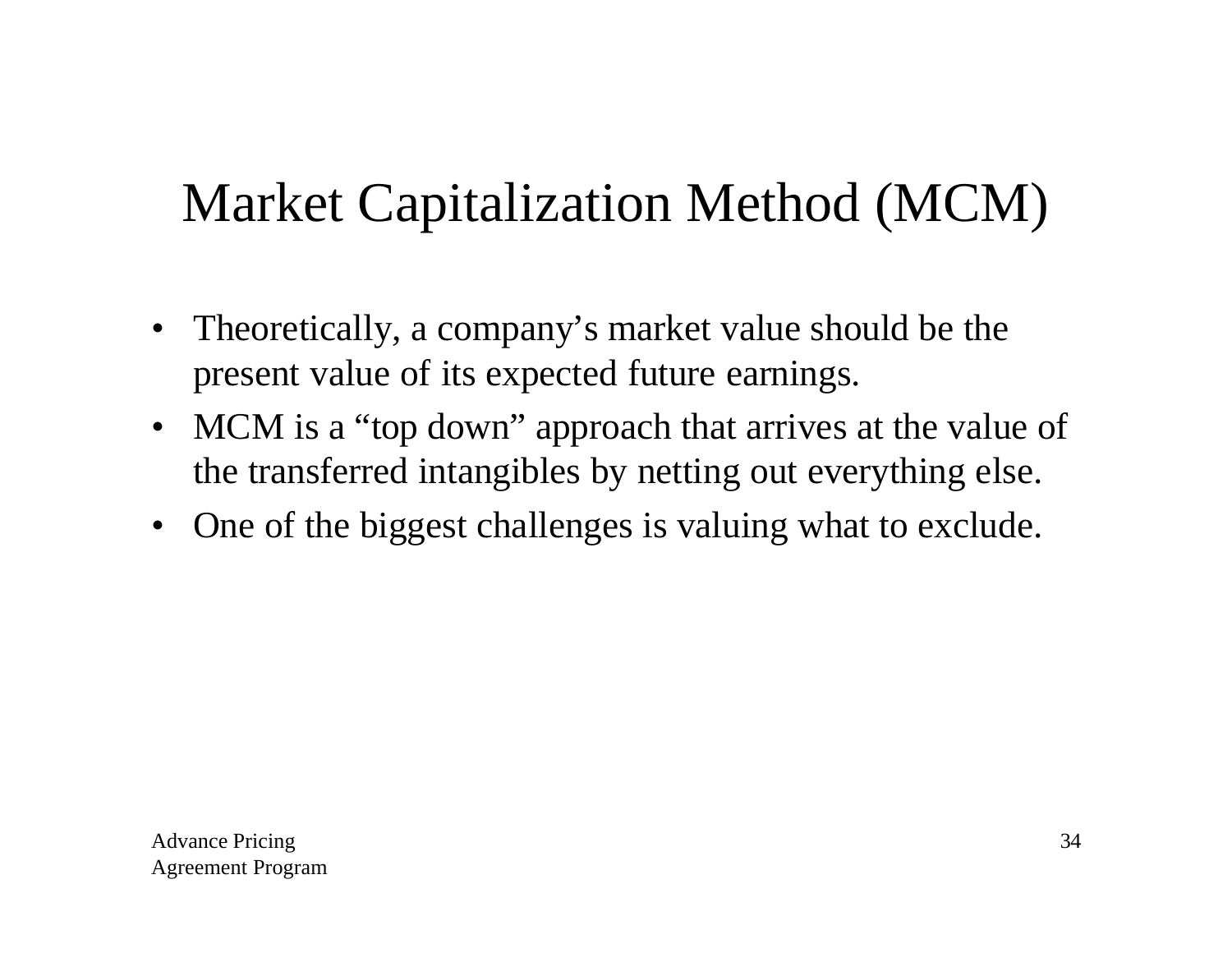• A Commonly Used Formula is:

Total Market Capitalization (Market value of shares outstanding)

- + Liabilities (Book Value)
- Book Value of Assets (Gross or Net Value)
- **= Market Value of Firm Intangible Assets**
- Non-compensable Intangibles
- **= Value of pre-existing Intangibles**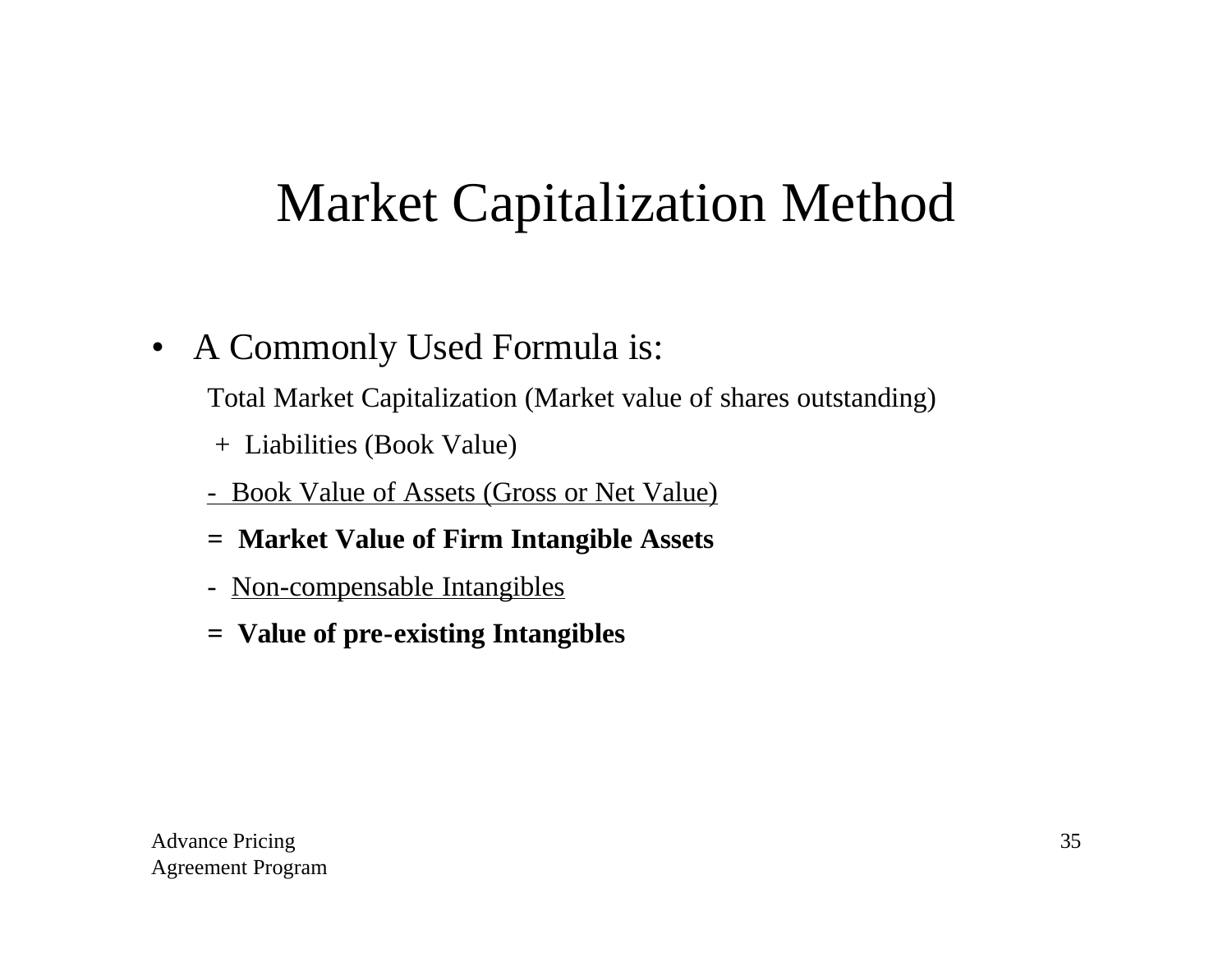- The market value of firm intangible assets is typically allocated across a set of identified intangible assets (compensable and non-compensable).
- If intangible development costs can be identified, the capitalized cost method can be used to calculate the stock values of the identified intangible assets.
- The market value of the firm's assets is then allocated across the intangible stock values on a pro-rata basis.
- The market value of firm intangible assets allocated to the pre-existing intangibles made available to the cost sharing participant(s) is the buy-in value.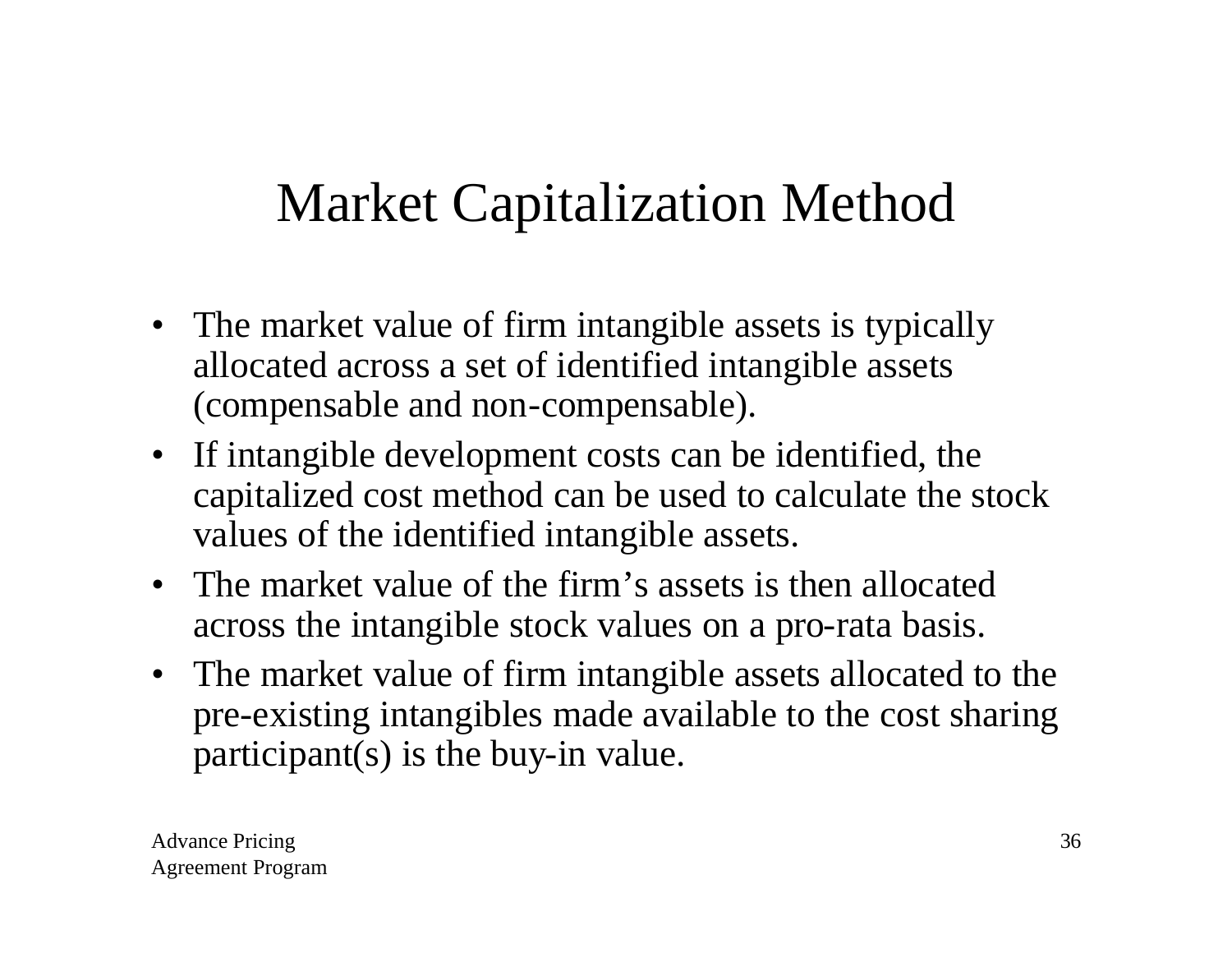- If a non-compensable intangible can be valued reliably on an absolute basis using a cost capitalization method, its value may simply be subtracted from the market value of firm intangible assets rather than be placed into the intangible allocation base.
- Control Premium
	- The starting value of the analysis, the total market capitalization, represents a minority valuation. Should a control premium be added to convert it into a controlling interest?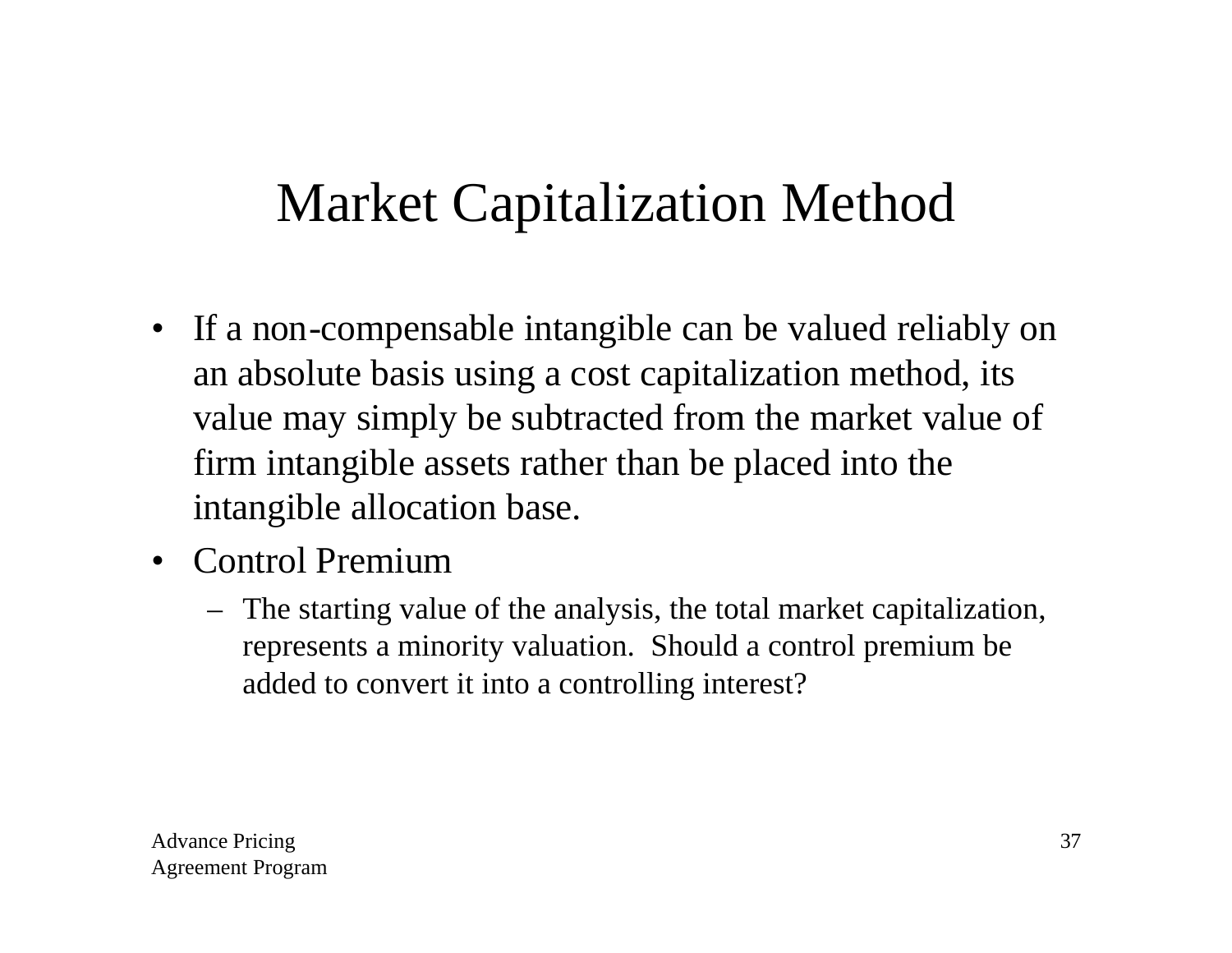- Advantages
	- The buy-in is easy to calculate as of the start date of the CSA.
	- In theory, the value is determined by investors with unbiased expectations of future performance.
	- MCM results may be compared to foregone profits method results to assess the reliability of internal company projections (inside vs. outside knowledge).
	- This method is less dependent upon separate estimates of the company's cost of capital and the intangible's gestation period and useful economic life.